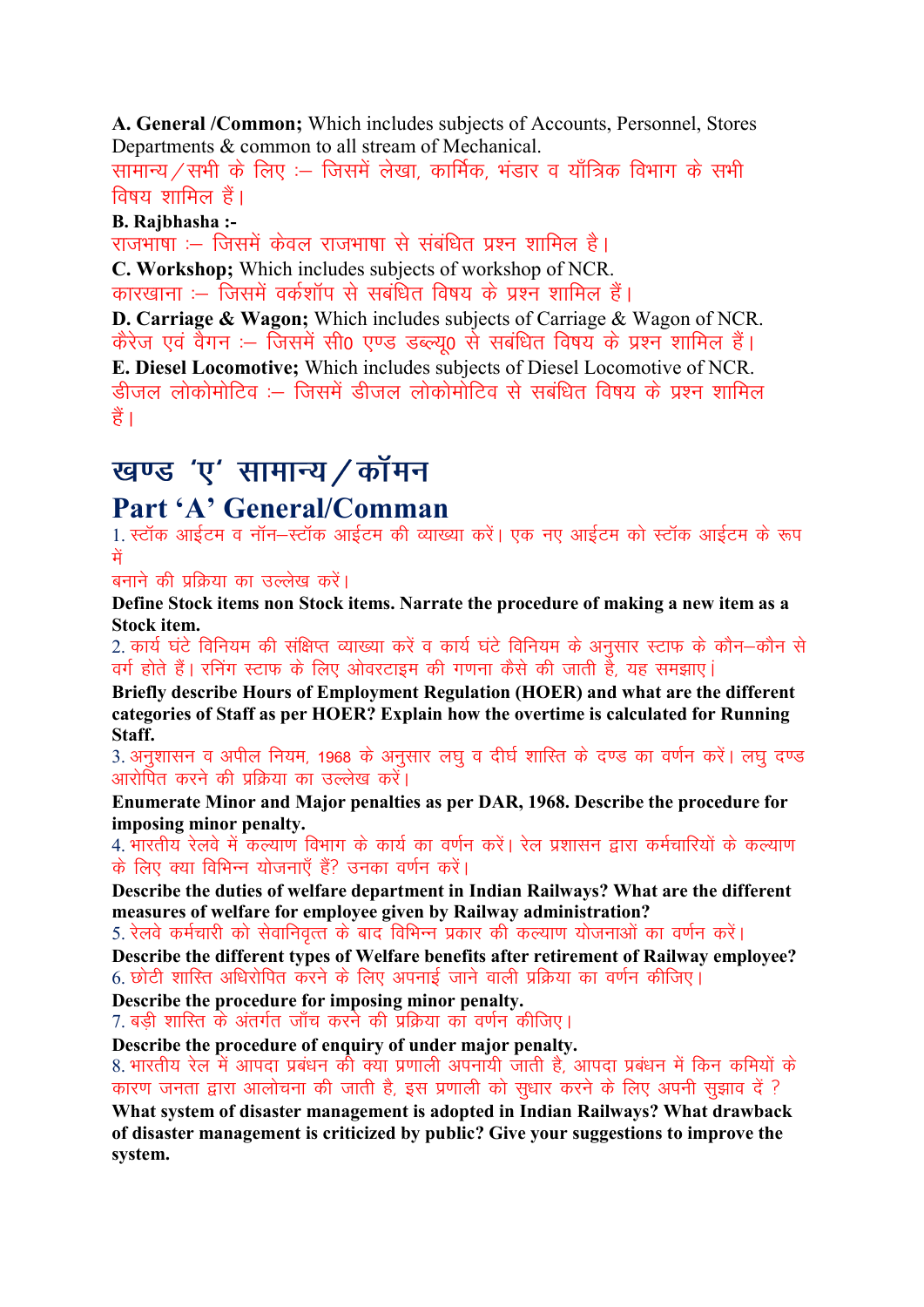9. किसी संगठन के लिए अनुशासन क्यों आवश्यक है। कार्य से संबंधित अधिकतर सामान्य समस्याएँ क्या है। अनुशासन को किस प्रकार लागू किया जा सकता है, संक्षेप में वर्णन करें।

Why discipline is necessary for a organization? What are the major common problems related to work. Describe in brief. How discipline can implimented.

10. याँत्रिक विभाग के अंतर्गत खर्च करने के लिए विभिन्न प्रकार के हेड में बजट ग्रांट क्या है। खर्च को कम करने के लिए आप क्या कदम उठायेंगे।

What is budget grant for different types of head under Mechanical Department expenditure? What steps you have been taken to minimise the expenditure.

11. आपकी यूनिट में भ्रष्टाचार को नियंत्रित करने के लिए आपकी क्या एक्शन प्लान होगी?

What will be action plan in your unit to control corruption?

12. टेण्डर क्या है? आप टेण्डर का वर्गीकरण कैसे करेंगे, संक्षिप्त में समझायें।

What is Tender? How will you classify the tender, Describe in brief?

13. कॉन्ट्रेक्ट एग्रीमेंट बनाते समय किन–किन मुख्य बातों का ध्यान रखना चाहिए। फर्म को नेगोसिएशन के लिए कब बुलाया जाता है तथा इसका क्या प्रक्रिया है?

What are the main factors of contract agreement? When firm is called for negociation & what is the procedure?

14. आपदा प्रबंधन क्या है? गोल्डेन आवर से आप क्या समझते हैं? आपदा प्रबंधन के समय गोल्डेन आवर में प्राथमिक आवश्यकताएँ क्या—क्या हैं? गोल्डेन आवर में आपदा प्रबंधन को अधिक प्रभावशाली बनाने के लिए अपने सझाव दीजिए?

What is disaster Management? What do you understand about Golden Hour? What are the Primary requirements of disaster management during Golden Hour? Give suggestions to make more effective of Golden Hour in disaster Management.

 $15.$  कारखाना / शेड / डीपो में क्या पी.पी.ई. प्रयोग होते हैं? आपके शॉप / शेड में कामगार को ऑकुपेशनल हजार्ड क्या-क्या है?

What types of PPE used at workshop/Shed/Depot? What types of occupational Hazard is in workshop/Shed/Depot?

16. चार्ज सीटस से आप क्या समझते हैं?चार्जसीट देते समय किन विभिन्न बिंदओं को संज्ञान में लाना चाहिए।

What do you understand by a charge-sheet? What factor should be considered while drafting a charge-sheet?

17. रेलवे सर्वेंट पास नियम 1968 से आप क्या समझते हैं? इस नियम के क्या फीचर्स हैं? रेल कर्मचारियों को मिलने वाले विभिन्न पासों की सूची बनाइये?

What do you understand by "The Railway Servants (pass) Rules 1968? What are the features of the rules? List various passes applicable to Railway employees? 18. रेलवे कर्मचारियों को कौन–कौन से एलाउंस तथा एडवांस देय है, संक्षेप में वर्णन करें?

What are the various allowance and advances are admissible to Railway Employee? 19. इवेंट्री कट्रोल से आप क्या समझते है? इवेंट्रीस मैनेजमेंट का उद्देश्य क्या है? इवेंट्री कट्रोल मनैजमेंट की तकनीकी को समझाइए।

What do you understand by Inventory Control? What is the purpose of Inventory Management? Explain techniques of Inventory control Management? 20. निम्नलिखित में किन्हीं चार पर टिप्पणी लिखें:

Write down short notes on any four of the following.

- 1. एच.ओ.ई.आर $\,$  HOER  $\,$
- 2. कारखाना अधिनियम Factory Act
- 3. कामगार क्षतिपर्ति अधिनियम Workmen's Compensation Act
- 4. पास नियम Pass Rule
- 5. कर्मचारी कल्याण निधि Staff Welfare fund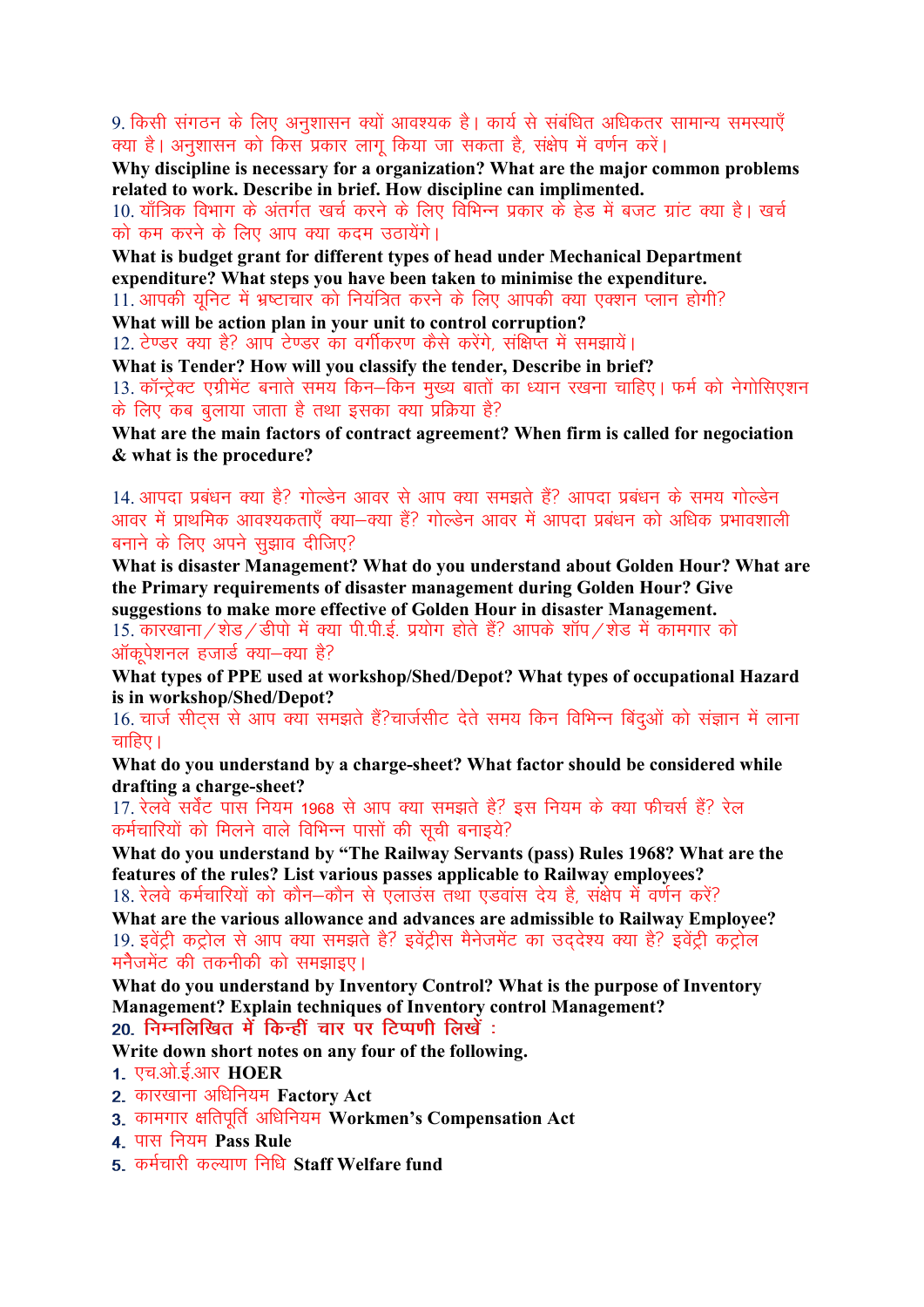6. न्यूनतम वेतन अधिनियम Minimum Wages Act

- 7. छुटटी का नियम Leave Rule
- 8. निलम्बन Suspension
- 9. वेतन भुगतान अधिनियम Payment Wages Act
- 10. इंवेन्ट्री कंट्रोल ऑफ स्टोर Inventory Control of Store
- 11. एम एण्ड पी M&P
- 12. स्टॉक तथा नॉन स्टॉक आइटम Stock & Non Stock item
- 13. आर.एस.पी RSP
- 14. पब्लिक एकाउण्ट कमेटी Public Account Committee
- 15. कैनन ऑफ फाइनेंसियल प्रोपर्टी Canon of Financial Property
- 16. बजट साईकल Budget cycle
- 17. स्टॉक भेरिफिकेशन Stock verification
- 18. पी.एन.एम. P.N.M
- 19. रिटायरमेंट बेनेफिट्स Retirement benefits
- 20. कॉन्ट्रेक्ट Contract

## खण्ड 'बी' राजभाषा

1. राजभाषा नियम के अंतर्गत भारत को कितने क्षेत्रों में विभाजित किया गया है. प्रत्येक क्षेत्र में स्थित राज्यों के नाम लिखें तथा इन क्षेत्रों के बीच अंतरक्षेत्रीय पत्राचार के क्या-क्या नियम है?

2. राटभाषा एवं राजभाषा में क्या अंतर है. राजभाषा अधिनियम 1963 की धारा 3(3) से आप क्या समझते हैं, इस अधिनियम के अंतर्गत कौन-कौन से दस्तावेज आते हैं? 3. सरकारी कामकाज में राजभाषा को बढावा देने के लिए कौन-कौन सी पुरस्कार एवं प्रोत्साहन योजनाएं हैं। संक्षिप्त में वर्णन करें।

4. हिंदी (राजभाषा) दिवस कब और क्यों मनाया जाता है? राजभाषा किसे कहते हैं तथा अष्टम अनुसूची के अंतर्गत कौन–कौन सी भाषाएँ सम्मिलित हैं?

5. राजभाषा के प्रयोग प्रसार के संबंध में भारत के संविधान में क्या उपबंध है? संक्षिप्त में लिखें।

## खण्ड 'सी' वर्कशॉप

## Part 'C' Workshop

1. व्हील प्रेस मशीन द्वारा क्या कार्य किया जाता है? व्हील प्रेस मशीन का कार्य सिद्धांत क्या है, इसके मेंटेनेंस शेड़यूल लिखें?

What work is done by wheel press? Write down the working principle  $\&$ maintenance Schedule of wheel press.

2. सी.एन.सी. तथा कंवेंशनल मशीन में क्या अंतर है? सी.एन.सी. मशीन का रख—रखाव किस प्रकार करेंगे?

What is the difference between CNC and Conventioal Machine? How will you do the maintainence of CNC machine?

3. मशीनों की कोडल लाईफ से क्या अभिप्राय है? कोडल लाईफ पूरी कर चुकी मशीनों के नवीनीकरण प्रक्रिया को लिखें?

What do you understand by Codal life of Machine? Write down the process of replacement of the Machine, which have completed codal life.

4. व्हील की प्रोफाईल की क्यों आवश्यकता होती है तथा व्हील की प्रोफाईल कैसे की जाती ੜ੍ਹੇ?

Why profiling of Wheel is necessary? How the profile of wheel is carried out.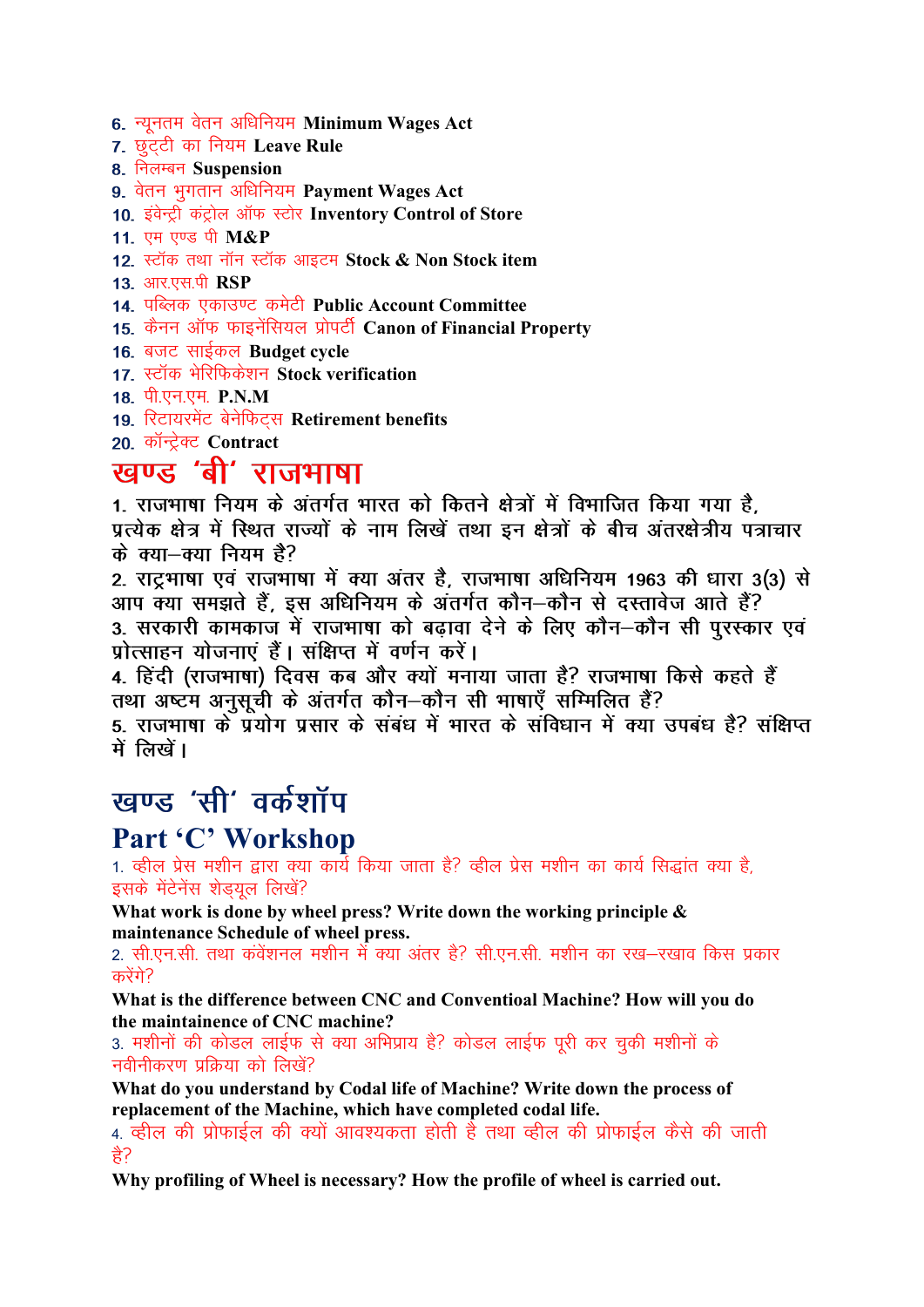5. फ्रेंट स्टॉक में बियरिंग कितने प्रकार की प्रयोग होती है। सिलेंड़ीकल रोलर बियरिंग तथा कार्टेज टेपर रोलर बियरिंग में क्या अंतर है, दोनों के गण-दोष बताइए?

What types of bearings are used in freight stock? What is the difference between cylindrical Roller Bearing and Cartridge Taper Roller Bearing? Explain the advantage & disadvantage of both?

6. ट्रेन पार्टिंग किसे कहते हैं। ट्रेन पार्टिंग होने के मुख्य कारण क्या—क्या है। कारखाना में पी.ओ.एच के दौरान इसको रोकने के उपाय लिखिए।

What is train Parting? What are the main reason of train parting? Explain the measures to be taken to reduce train parting during POH in workshop.

7. टैंक वैगन की संरचना, वैरल फिटिंग्स, मास्टर वॉल्व के पार्टस का वर्णन कीजिए? इसकी भाप द्वारा सफाई करने का वर्णन कीजिए।

Explain the construction of Tank Wagon, Barrel Fitting & Master Valve components. Write down the steam cleaning process of Tank Wagon.

8. वेल्डिंग डिफेक्टस से आप क्या समझते हैं? वेल्डिंग के आंतरिक एवं बाहय दोषों का विस्तार से वर्णन करें तथा इनके दूर करने के उपाय लिखें।

What are the welding defects? Explain the internal  $\&$  external welding defects and remedial action to remove these defects.

9. डाऊन हैण्ड वैल्डिंग से आप क्या समझते हैं. इसके गण-दोष लिखिए तथा डाउन हैंड वेल्डिंग करने के लिए क्या–क्या उपाय है।

What do you understand by down hand welding? Write down the advantage and disadvantage of down hand welding. What are the measures to facilitate down hand welding?

10. बी.एल.सी. तथा बी.एफ.के.आई. वैगन में क्या अंतर है? बी.एल.सी. वैंगन को पी.ओ.एच करने की विधि का विस्तार से वर्णन कीजिए?

What is the difference between BLC and BFKI? Explain the process of POH of **BLC** wagon in details.

11. बॉक्सएन तथा बॉक्सएन आर. में क्या अंतर है? बॉक्सएन से बॉक्सएन आर वैगन बनाने की विधि का विस्तत वर्णन कीजिए?

What is the difference between BOXN & BOXN 'R'? Explain the process for conversion of BOXN to BOXN 'R'.

12. ई.ओ. टी. क्रेन का प्रिवेटीव मेटेंनेसं शिड़युल लिखिए? ई.ओ टी. क्रेन का ब्रेक डाउन कम करने के लिए आप क्या उपाय करेंगे।

Write down the maintenance Schedule of E.O.T Crane? What measures you will take to reduce the brake down of E.O.T. Crane.

13. चक्के में विभिन्न प्रकार के कौन—कौन से दोष होते हैं. प्रत्येक का व्हील डिफेक्ट गेज की सहायता से वर्णन करें।

What are the different type of wheel defects. Explain each defect with the help of wheel defect guage.

14. कील डिस्क तथा एक्सेल की मशिनिंग करने की क्रिया का वर्णन करें तथा इनको प्रेस करने की विधि का विस्तार से वर्णन करें।

Explain the machining process of Wheel disc  $\&$  axle and also explain the wheel pressing process in details.

15. सी.एन.सी. मशीन क्या है। यह कंवेशनल मशीन से किस प्रकार भिन्न होती है तथा उच्च गुणवत्ता के लिए कौन सी मशीन को प्रयोग में लाया जाएगा।

What is CNC machine? How it differ from conventional machine, which machine will be used for high quality and precision work.

16. सी.एल.डब्ल्यू इंसेटिव स्कीम की प्रमुख विशेषताएं लिखिए यह ग्रूप इंसेंटिव स्कीम से किस प्रकार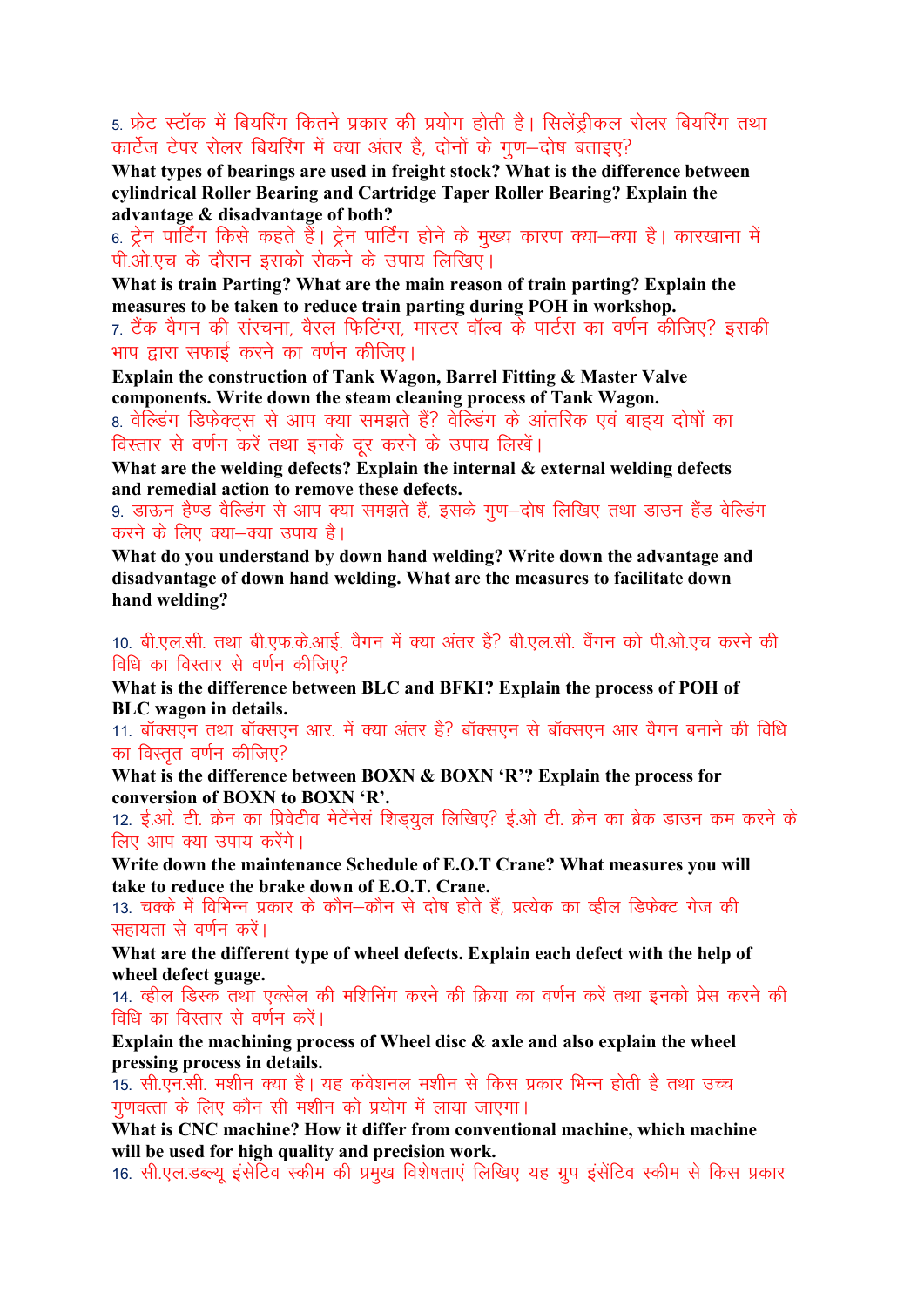#### भिन्न है। दोनों के गण दोष लिखिए।

Write down the salient features of CLW incentive scheme. How it differ from group incentive Scheme? Explain the merits & demerits of both.

17. डिस्टॉरसन क्या है? यह किस कारण से होता है? इसको दूर करने के उपाय लिखें।

What is distortion? Write down the reason of distortion. Write down the methods to eliminate distortion?

18. बॉक्सएन 'आर' वैंगन क्या है, स्टेनलेस स्टील वेल्डिंग करने की प्रक्रिया का वर्णन करें। What is BOXN 'R' wagon? Write down the welding process of stainless steel. 19. एक अच्छे एवं सफल सुपरवाईजर की क्या विशेषताएँ होनी चाहिए, विस्तृत वर्णन कीजिए। What qualities a supervisor should have to become a good and successful supervisor. Explain in detail.

20. वेल्डिंग करने के लिए इलैक्ट्रोड का चयन किस प्रकार किया जाता हैा कारखाना मे प्रयोग होने वाले विभिन्न इलैक्ट्रोडो का वर्णन करें।

How the selection of electrode for welding is done? Explain different type of electrode used in workshop.

#### 21. वर्कशॉप में पीसीओ क्या है? इसके क्या—क्या कार्य है. आपके विचार से इसके विभिन्न विभाग किस सीमा तक प्रभावी है। कार्य दक्षता को बढाने के बारे में आप क्या सूझाव देंगे।

What is P.C.O in workshops? What are the different works of it. In your opinion upto which limit all parts of P.C.O are effective? What suggestion you will give to improve the effective working PCO?

22. क्या आप समझते हैं कि प्रोत्साहन पद्धति जिस उद्येश्य से लाग की गई थी. वह उद्येश्य परा कर रही है। वर्तमान स्कीम को और अधिक प्रभावी बनाने के लिए आप क्या सझाव देंगे।

Do you understand that the incentive Scheme is full filling the object for which it was introduced? What suggestion you will give to improve the effectiveness of this scheme.

23. कारखाने में सिरियस एक्सीडेंट, जिसमें एक कर्मचारी की मृत्यू हो गई हो, वहाँ पहुंचने वाले आप पहले अधिकारी हैं, इन परिस्थिति में आप क्या कार्य करेंगे।

There was an accident in workshop, in which one employee dead, you are the first officer reaching at the accident site in this situation, what you will work. 24. वर्कशॉप के परफॉरमेंस के लिए किन पैरामीटर को संज्ञान में लिया जाता है। वर्कशापँ के परफॉरमेंस सूधार के लिए क्या उपाय करेंगे।

What parameters are considered for the performance of workshop? What step you will take to improve the performance of workshop. 25. निम्नलिखित में किन्हीं चार का उत्तर दें।

Answer any four of the following.

क) क्वायलिंग के लिए बार को गर्म करने के लिए वाकिंग विम फर्नेश की क्यों आवश्यकता है?

Why walking beam furnace is necessary for heating the bar for Coiling?

ख) क्वायल स्प्रींग बनाने के समय शॉट पिनिंग की प्रक्रिया क्यों अपनाई जाती है?

Why Shot peaning process is adopted for manufacturing of coil spring?

ग) आई.सी.एफ.बोगी स्प्रिंग के लिए मैगनीज स्टील क्यों उपयक्त नहीं माना जाता है, जबकि यह कैसनब बोगी स्प्रींग के लिए उपयुक्त माना जाता है।

Why manganese steel is not considered suitable for manufacturing of ICF Bogie spring. However it is considered suitable for Casnub **Bogie?** 

ध) क्वायल स्प्रिंग बनाने के लिए बार पिलिंग का क्या महत्व है?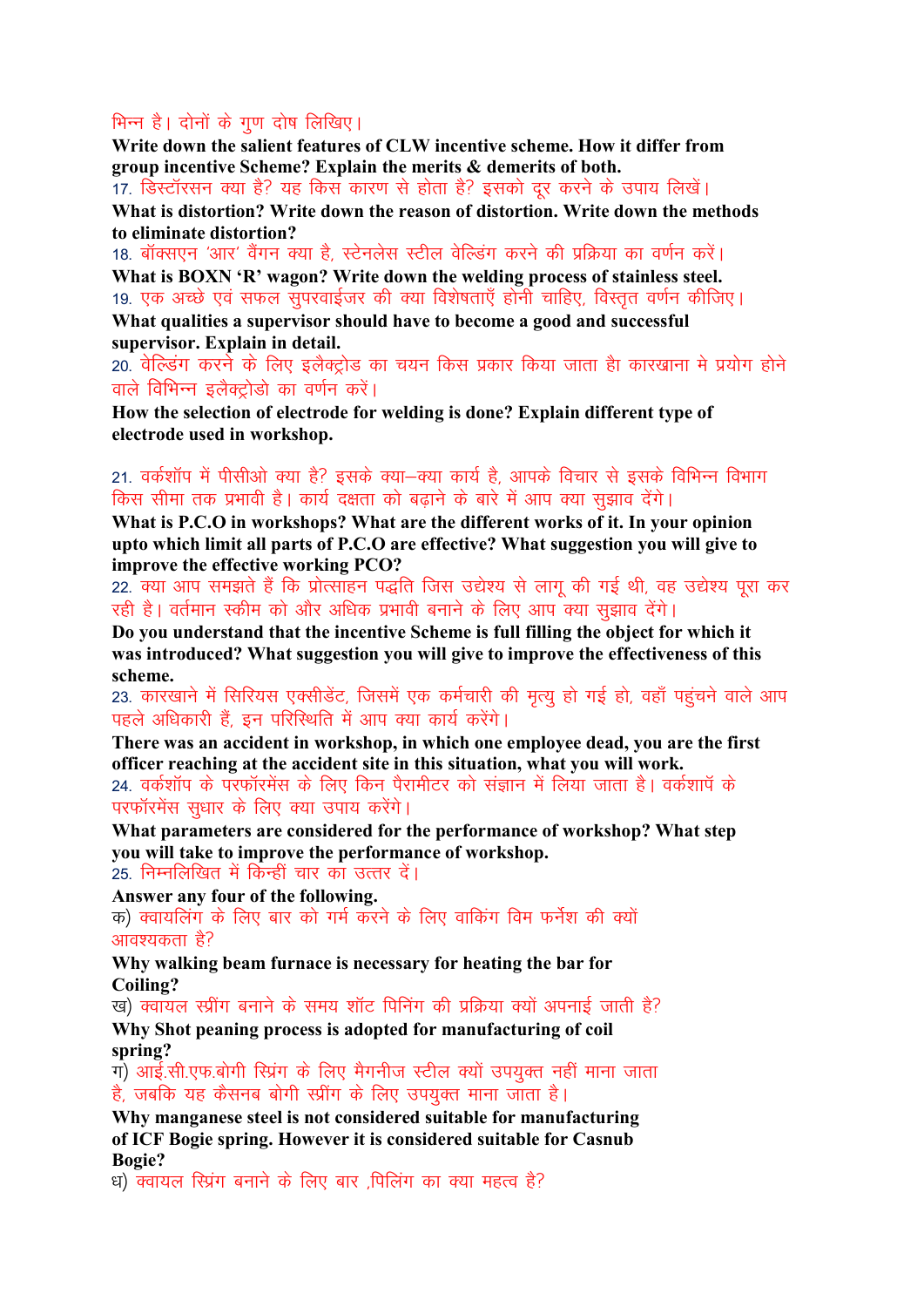What is the significance of bar peeling for manufacturing of coil spring?

ड) कैम्बर लज होने पर क्वायल रिप्रंग की पेयरिंग करना क्यों सही नहीं मानी जाती है?

Why pairing of coil spring is not considered suitable after losing its camber?

26. एक आदर्श वर्कशॉप जिसमें 20 वैगन प्रतिदिन का पीओएच होना है, का ले आऊट बनाइये तथा आवश्यक इंफ्रास्ट्रक्चर की लिस्ट बनाइये।

Make Lavout of an ideal workshop having P.O.H capacity of 20 wagons perday. Please made out and list of required infrastructure.

27. सिंगल वैगन टेस्ट रिग से क्या चेक किया जाता है. टेस्टिंग करने की प्रक्रिया का आरडीएसओ प्रफॉर्मा के साथ वर्णन करें?

What do you understand by Single wagon test ring? Write down the testing procedure on RDSO performa?

28. बॉक्सन वैगन की हेलिकल क्वॉयल रिग्रंग बनाने तथा निरीक्षण करने की प्रक्रिया का वर्णन करें। Write down the manufacturing and inspection procedure of BOXN helical Spring. 29. सिंगल पाईप एयर ब्रेक सिस्टम के कार्य विधि का चित्र सहित वर्णन करें?

Explain the working principle of single pipe Air Brake System with the help of schematic diagram.

30. वैगन की 90 डेज सिक मार्किंग क्या है. 90 डेज सिक मार्किंग को कम करने का उपाय सझाइये।

What is 90 days sick marking of wagon? Suggest the measures to reduce the 90 days sick marking.

31. प्रीवेंटीव मेंटीनेंस तथा ब्रेक डाऊन मेटीनेंस में क्या अंतर है? रोड मोबाईल क्रेन की प्रीवेंटीव मेंटीनेंस करने में आप क्या कदम उठायेंगे. संक्षेप में लिखें।

What is the difference between preventive maintenance and break down maintenance? Write down the step to be taken for maintenance of road mobile crane, explain in brief.

32. वर्कशॉप के टैंक वैगन शॉप में आग लगने की स्थिति में आप क्या कार्यवाही करेंगे तथा भविष्य में इस तरह की घटना की पुनरावृत्ति न हो, इसके लिए आप क्या उपाय करेंगे?

What action you will take in case of fire in tank wagon shop. What

precaution/remedial action you will take to avoid such type of incidents in future. 33. कार्टेज टेपर रोलर बियरिंग को वर्कशॉप में मरम्मत करते समय क्या-क्या खराबियाँ पायी जाती हैं? इन खराबियों को दूर करने के लिए क्या उपाय अपनाये जाते हैं?

What are the different types of defects noticed during POH of cartridge taper roller bearing? What step will you take to overcome these defects? 34. कैसनब बोगी कितने प्रकार की होती है? एन.एल.बी. कैसनब बोगी को रिपेयर करने का विस्तत वर्णन कीजिए $\Omega$ 

How many type of casnub bogies are used? Explain the repair procedure of NLB casnub bogie in detail.

35. टैंक वैगन को पीओएच करने से पहले स्टीमिंग करने की क्यों आवश्यकता है? टैंक वैगन को पीओएच करने की विधि का विस्तार से वर्णन करें।

Why steaming is necessary for POH of tank wagon? Explain the POH procedure of tank wagon in detail.

36. टवीन पाईप एयर ब्रेक सिस्टम के कार्य विधि का चित्र की सहायता से वर्णन करें?

Explain the working principle and system of Twin Pipe Air Brake System with the help of Schematic diagram.

37. विभिन्न प्रकार के वेल्डिंग डिफेक्टस क्या है? प्रत्येक का कारण तथा उसको दर करने की विधि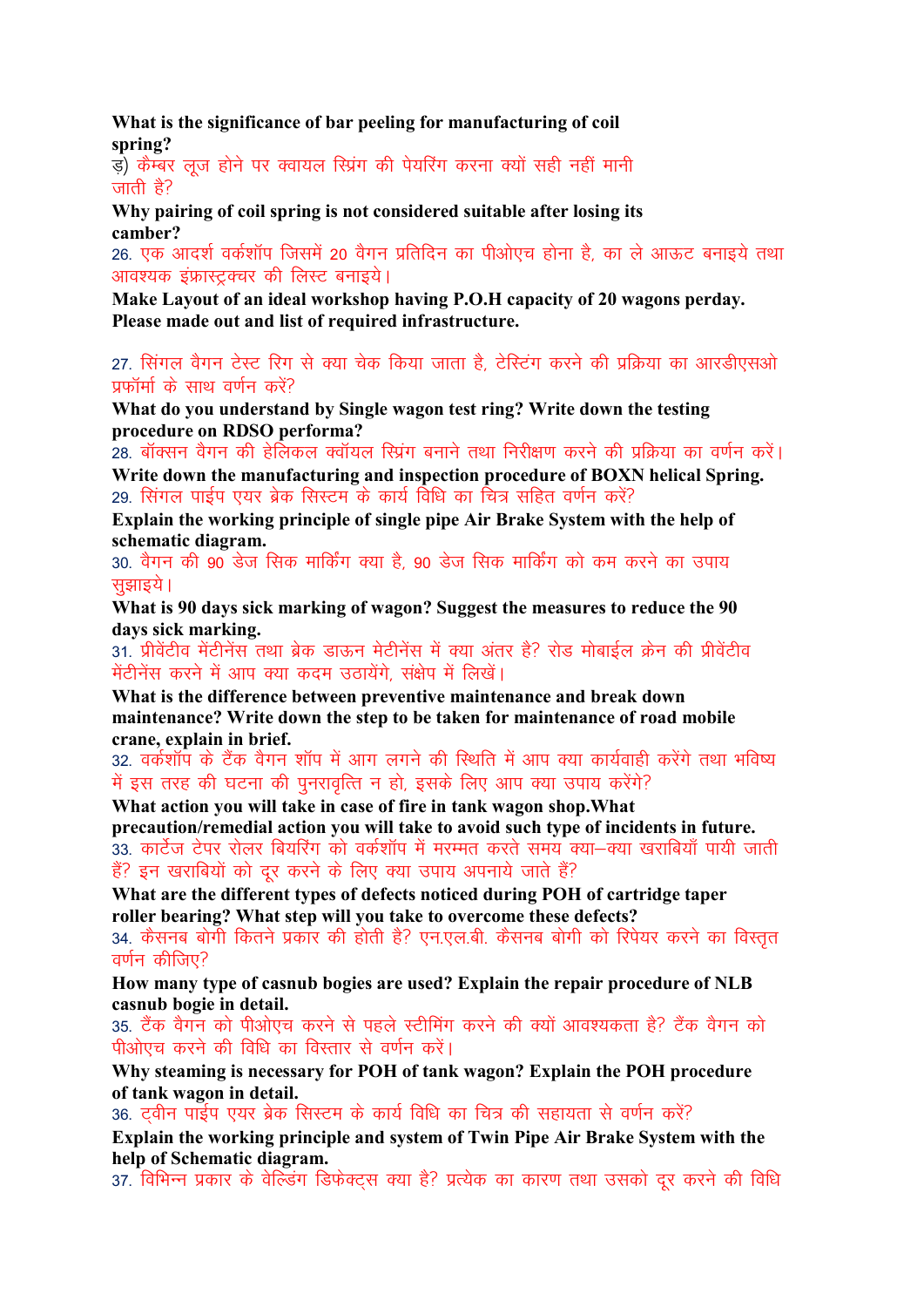#### का वर्णन कीजिए।

What are the different types of welding defects? Write down the reason and remedial action of each defect?

38. एनडीटी क्या है? स्प्रिंग बार की टेस्ट करने की नॉन डेस्ट्रेक्टीव टेस्टिंग क्या—क्या हैं। क्वॉयल रिप्रंग की मेग्नेटिक पार्टीकल की टेस्टिंग करने की विधि का वर्णन करें।

What is NDT? What are the non destructive testing for testing of spring bar. Explain the magnetic partical testing method of Coil spring.

39. ब्रेक बाईंडिंग क्या है? ब्रेक बाईंडिंग की समस्या से निजात पाने के लिए उसके कारण तथा निवारण का विस्तुत वर्णन करें।

What is brake binding? Explain the reasons of brake binding and remedial action to over come this problem.

40. बॉक्स एन वैगन की पीओएच करने की विधि को संक्षेप में वर्णन कीजिए। 90 डेज सिक मार्किंग को कम करने के लिए आप क्या कदम उठायेंगे।

Explain the process of POH of BOXN Wagon. What step would you take during POH to reduce the 90 days sick marking.

41. कोरोजन क्या है? इसके क्या-क्या कारण हैं, इसको कम करने / रोकने के लिए क्या-क्या उपाय किये जाते हैं, विस्तत वर्णन कीजिए?

What is corrosion? What are its reasons, Explain in detail to reduce/stop the corrosion.

42. रिप्रंग स्टील बार से रिप्रंग बनाने तक की संपूर्ण प्रक्रिया का वर्णन कीजिए, इसमें अपनाये जाने वाले सभी मापदंडों का वर्णन करें।

Write down the complete manufacturing process of Spring from spring steel bar. Explain all parameters to be considered during this process.

43. स्प्रिंग बनाने के लिए मटेरियल का चयन कैसे किया जाता है? आई.सी.एफ बोगी की बोलेस्टर स्प्रिंग बनाने के लिए कौन सी सामग्री का प्रयोग होगा। स्प्रिंग बनाने की विधि का विस्तत वर्णन कीजिए?

How material is selected for manufacturing of spring? What material is used for manufacturing of ICF bolster spring? Explain the spring manufacturing process in detail.

44. किन्हीं दो आधुनिक वेल्डिंग तकनीकों का वर्णन करें, इन वेल्डिंग तकनीकों के दौरान वेल्डिंग के दोषों से बचने के लिए क्या-क्या सावधानियाँ बरती जानी चाहिए विस्तार से लिखें ?

Explain any two modern welding technologies, What precaution should be taken to avoid welding defects during welding. Explain in detail.

45. वर्तमान में रेलवे कारखानें में लागू प्रोत्साहन स्कीम में क्या—क्या कमियाँ हैं, इन कमियों को दूर करने के उपाय के बारे में अपने सुझाव लिखें, कृपया इस बात का ख्याल रखें कि इससे कर्मचारियों की आय में कोई कमी न हो ?

What are the demerits of existing incentive scheme in workshop, suggest your views to remove these demerits. Ensuring that there should be no reduction of earning of the employee.

46. बॉक्सएन वैगन के अनलोडेबल होने से आप क्या समझते हैं? इस समस्या से निदान पाने के लिए आप क्या सझाव देंगे?

What do you understand by unloadable of BOXN Wagon? What will you suggest to over come these problems?

47. आपका रेलवे में वर्तमान में क्या रोल है? आपका अपने कार्य की दक्षता तथा संस्कृति बढ़ाने में क्या योगदान है? आप भूमिका को किस प्रकार देखते हैं, यदि आप चयनित हुए तो किन मुख्य क्षेत्रों में सधार करेंगे।

What is your role at present in railways? What is your contribution to increase production and efficiency in your work? How you see your role, if you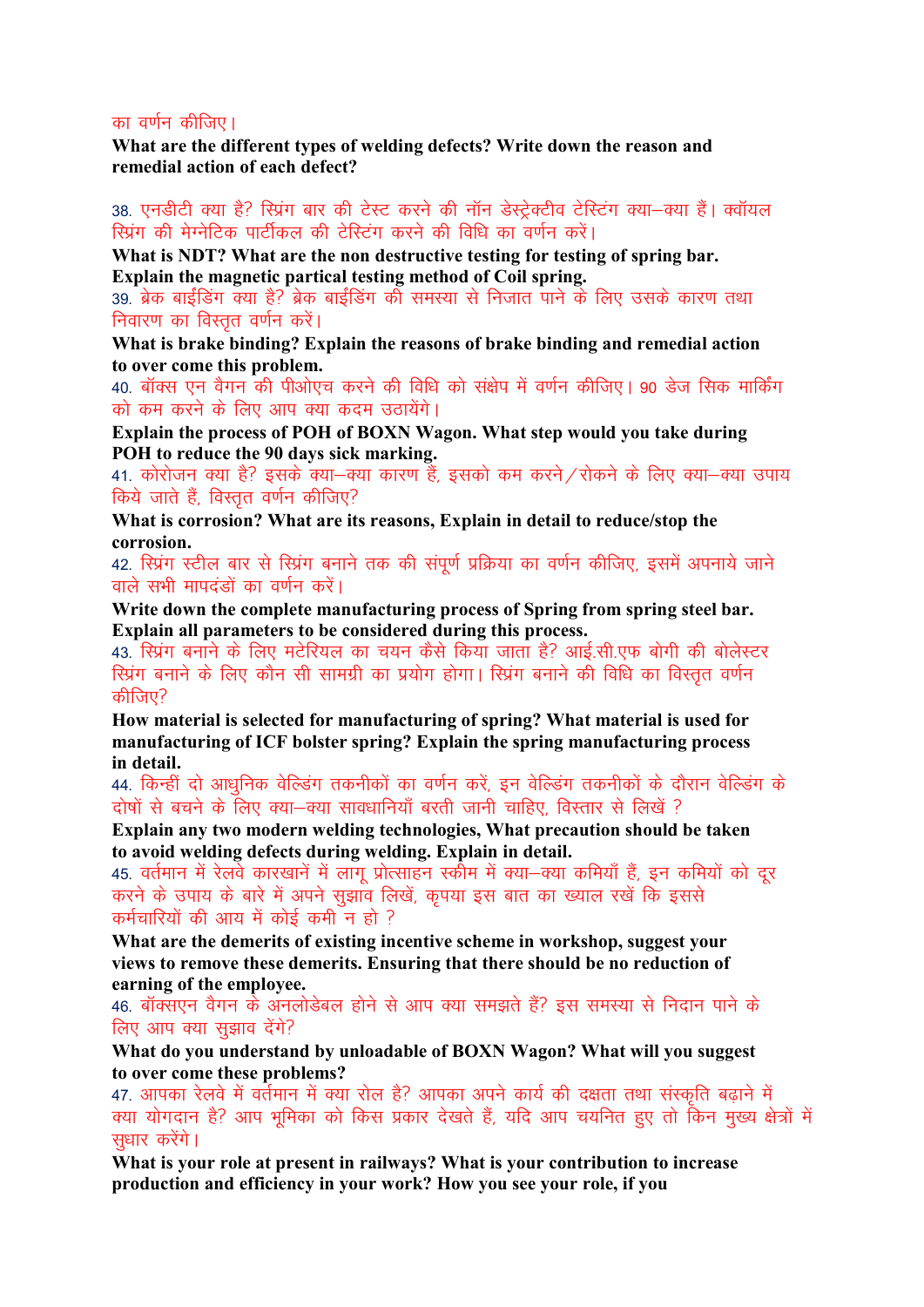are selected which area you will improve?

48. हॉट बॉक्स क्या है? एक ए.एम.ई(सी.एण्ड डब्ल्यू) / (डी.शेड) / ए.डब्ल्यू.एम होने के नाते आप अपने डिपो में हॉट बॉक्स की घटनाओं को कम करने के लिए क्या कदम उठायेंगे।

What is Hot Box? What step you will initiate to reduce the hot box cases if you are an AME (C&W)/Diesel Shed/AWM.

49. रेडियोग्राफी वेल्डिंग क्वालिटी क्या है? यह वेल्डिंग कहाँ प्रयोग की जाती है। एक या दो उदाहरण सहित वर्णन करे।

What is radiographic welding quality? Where this welding is used. Explain one or two with the help of example.

50. वर्कशॉप में स्क्रैप किस प्रकार जनित होता है? यह स्टोर कैसे भेजा जाता है तथा इसके फाईनल डिस्पोजल का पूरी प्रक्रिया का वर्णन करे?

How scrap is generated in workshop? How it is sent to store explain the process of final disposal of condemn wagon?

51. निम्नलिखित में किन्हीं चार पर टिप्पणी लिखें:

- Write down short notes on any four of the following.
- 1. कील डिफेक्ट Wheel defects
- 2. एस. डब्लू टी. आर. **SWTR**
- 3. टैंक वैंगन स्टीमिंग Tank Wagon Steaming
- 4. मशीनों की रिकण्डीशनिंग Reconditionaing of machine
- 5. वॉर्न व्हील प्रोफाईल Worn Wheel Profile
- 6. केस हार्डनिंग Case hardening
- 7. स्टॉक आइटम एवं नॉन स्टॉक आइटम Stock Item & Non stock Item
- 8. सरफेस फिनिश Surface finish
- 9. इंवेन्ट्री कंट्रोल ऑफ स्टोर Inventry Control of Store
- 10. एंटी कोरिजेन मॉडिफिकेशन Anti Corrossion Modification
- 11. रस्सा टेस्टिंग Rope Testing
- 12. प्लाजमा कटिंग Plasma Cutting
- 13. वेल्डिंग सुरक्षा उपकरण। Welding safety equipment
- 14. कैसनब बोगी Casnub Bogie
- 15. डी.वी. टेस्टिंग D.V.Testing
- 16. डिसटॉरसन Distortion
- 17. पी.ए.सी. आइटम P.A.C. Item
- 18. आर.एफ. 361 R.F. 361
- 19. वेल्डिंग डिफेक्ट Welding defect
- 20. प्री हीटिंग एण्ड पोस्ट हीटिंग Pre-heating & Post heating

## खण्ड 'डी' सी एण्ड डब्लयू

## Part 'D' Carriage & Wagon

1. इण्डो जर्मन मॉडीफिकेशन के अन्तर्गत आईसीएफ कोच में कौन—कौन से मॉडीफिकेशन किये गये हैं. ?सचित्र वर्णन करें।

What modifications are carried out under Indo-German modification in ICF coaches? Explain in detail with diagram.

2. कोरोजन क्या है ? आईसीएफ कोच में कोरोजन किन–किन जगहों पर लगता हैं. इनके लगने के कारण एवं निवारण का वर्णन करें ?

What is corrosion . In ICF coaches what are the various locations of corrosion. Explain the reason there of and remedial action.

3. कोचिंग सिक लाईन का वर्गीकरण कैसे करते हैं, किसी 100 कोच की क्षमता वाली सिक लाईन के लिए आवश्यक सविधाओं का सविस्तार वर्णन करें ?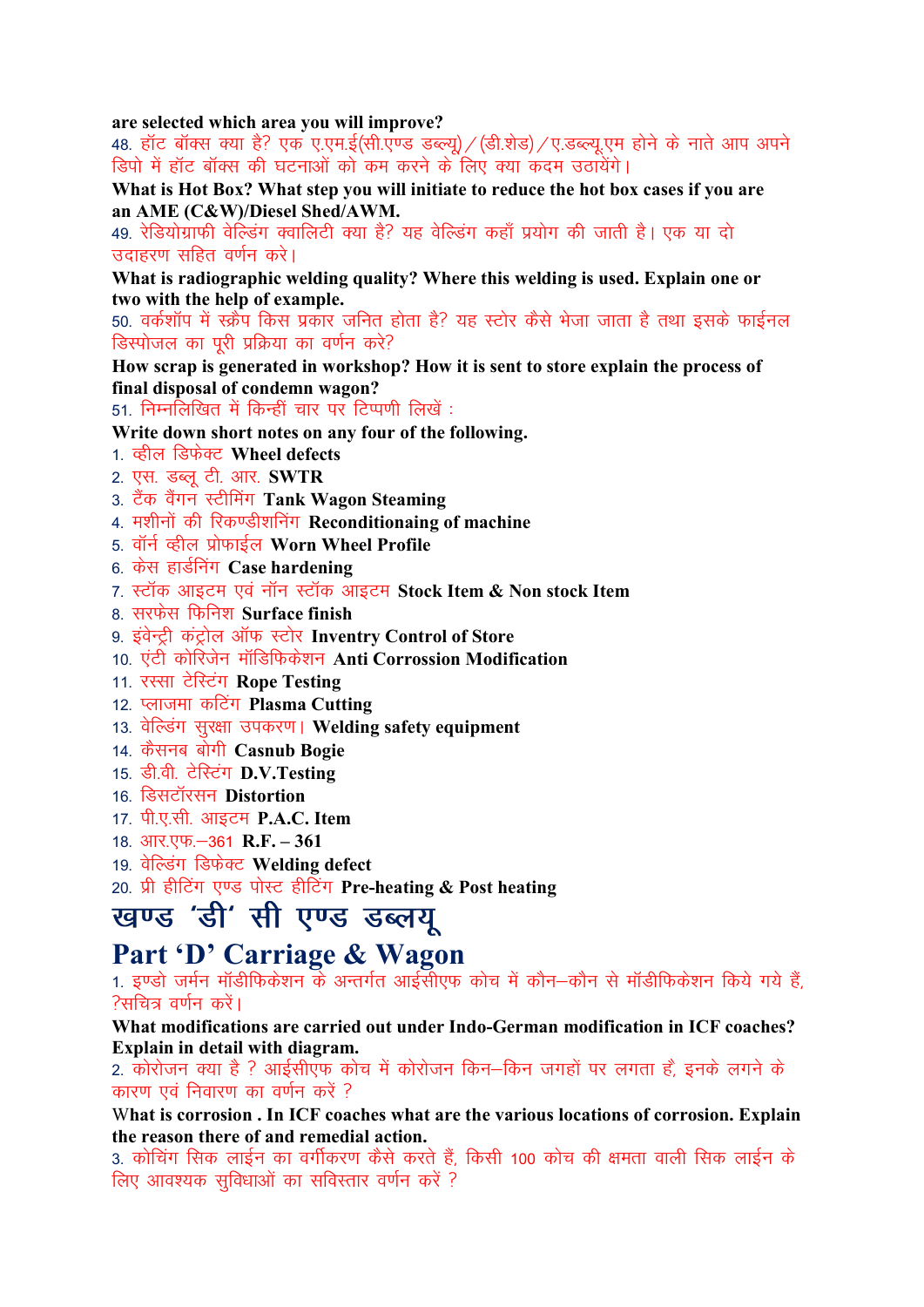How classification of coaching sick line is done. Explain the required standard facilities for sick line having capacity of 100 coaches.

4. रोलिंग इन एवं रोलिंग आउट परीक्षण से क्या समझते हैं, इन परिक्षण से क्या लाभ है, विस्तत वर्णन कीजिए । $\overline{a}$ 

What do you understand by rolling IN and rolling OUT examination, What are Advantage of this examination. Describe in detail.

5. आरपीसी—4 से क्या समझते हों. विस्तार से वर्णन करें ?

What do you understand by RPC-4? Explain in detail.

6. वियरिंग के फेल्योर होने के मुख्य कारण क्या–क्या है, इनको कम करने के उपायों का वर्णन कीजिए ।

What is the main reason of bearing failure? Explain the measure to reduce the bearing failure.

7. प्राइमरी डिपो एवं सेकेण्डरी डिपो किसे कहते हैं? इनमें क्या—क्या कार्य होता है। वर्णन कीजिए।

What are the primary and secondary depot? What work is carried out in these Depot, Explain in detail?

8. पैसेन्जर एमीनिटी एवं सैफटी फिटिंग से क्या समझते हैं. प्रत्येक का उदाहरण देकर लिखें ?

What do you understand by passenger amenities and safety fittings. Explain each with example.

9. राईडिंग इन्डेक्स से क्या समझते हैं, आईसीएफ कोच का राईडिंग इडेक्स मेनटेन करने के लिए किन-किन बातों पर ध्यान देंगे. लिखें ?

What do you understand by Riding index? What factors will you consider to maintain riding index of ICF coach?

10. संस्पेंशन सिस्टम से क्या समझते हैं, आई.सी.एफ. कोच में प्रयक्त सस्पेंशन सिस्टम का विस्तारपर्वक वर्णन करें।

What do you understand by suspension system? Write down the suspension system of ICF coach in detail?

11. टवीन पाइप एयर ब्रेक कन्वेंसनल सिस्टम का चित्र बनाकर इसकी वर्किंग सिद्धांत एवं संक्षिप्त कार्य प्रणाली पर प्रकाश डालें

Explain working of twin pipe air brake conventional system with the help of neat diagram indicating its components.

12. किसी प्राइमरी डिपो पर 20 रैकों के लिए परीक्षण एवं सफाई धूलाई के लिए आवश्यक वाशिंग साइडिंग का ले-आउट बनाकर सुविधाओं का विस्तार से वर्णन करें।

Explain layout & detail standard facilities required at primary depot for examination, washing and cleaning of 20 rakes.

13. ब्रेक डाउन ट्रेन का वर्गीकरण लिखें तथा 'ए' क्लास ब्रेक डाउन ट्रेन में स्टैंडर्ड टूल लिस्ट के आधार पर आवश्यक टल क्या है, लिखें।

Write down the classification of ART, Give the necessary tools list as per standard tool list of A class ART.

14. डिरेलमेंट के समय ज्वाइंट चैक के दौरान कौन–कौन से पैरामीटर लिये जाते हैं. फार्मेट बनाकर लिखें ?

What parameters are to be recorded during joint check at the site of derailment explain with the help of format.

15. दुर्घटना स्थल पर ए.एम.ई. की क्या-क्या कार्य होते हैं,विस्तार से वर्णन करें ?

Write down the duties of AME at accident site. Explain in detail.

16. आग त्रिकोण से क्या समझते हैं, आग बुझाते समय क्या–क्या सावधानियां बरतनी चाहिए, संक्षिप्त में लिखें ?

What do you understand by fire triangle? What preventive measures are taken during extinguishing the fire. Explain briefly.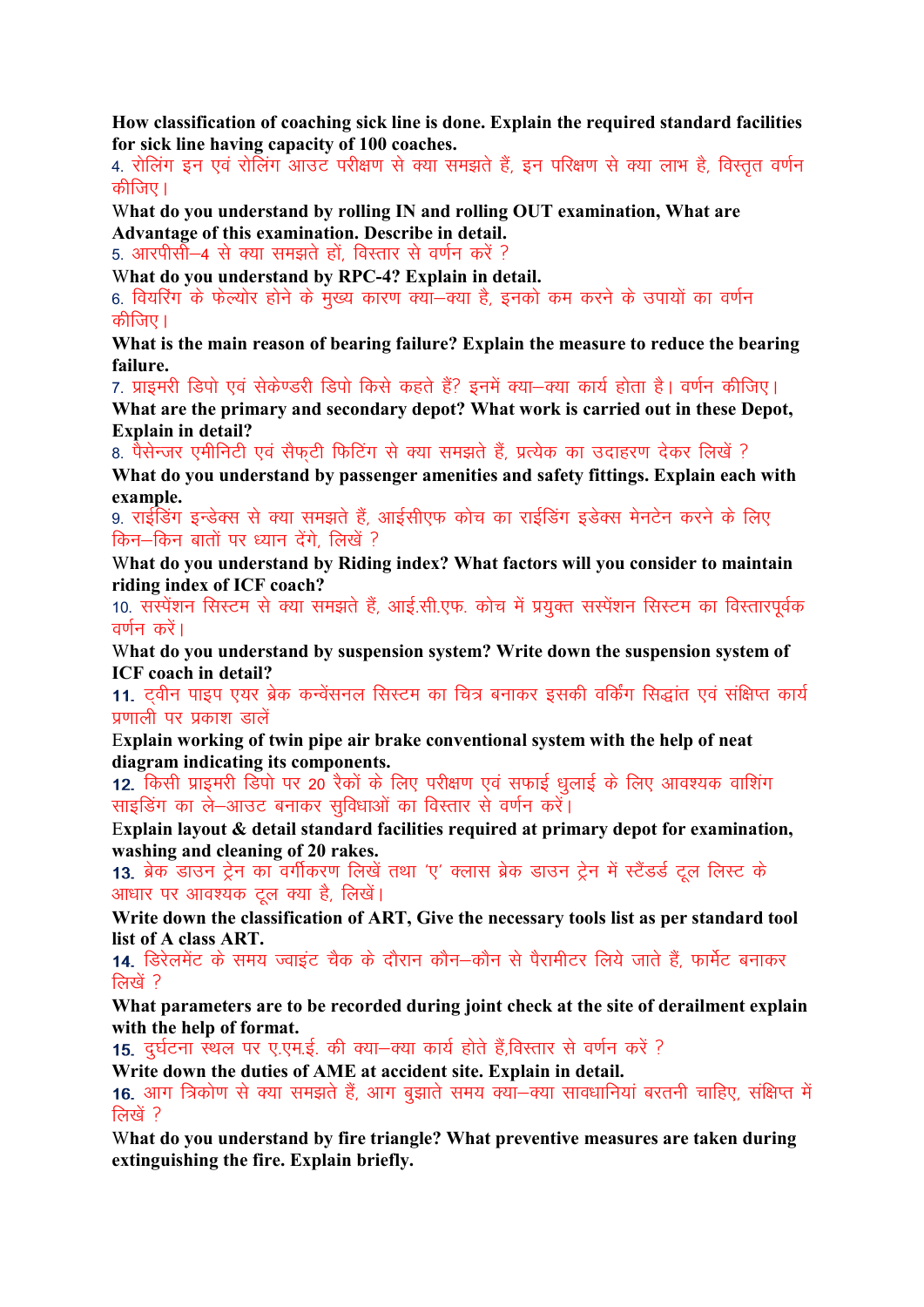17. ओडीसी से क्या समझते हैं, विभिन्न क्लास की ओडीसी का वर्णन करें तथा ए.सी. एवं डी.सी. ट्रैक्सन एरिया में मुवमेंट के क्या निर्देश हैं, लिखें ?

what do you mean by ODC? Explain all classes of ODC. What are the instructions for movement in AC & DC traction area.

18. कैसनब ट्राली कितने प्रकार की होती है ? कैसनब ट्राली की प्रमुख विशेषताएं लिखें तथा मार्क–। तथा मार्क–।। टाली में अन्तर बतायें ?

How many types are of CASNUB trolley? Write salient features of CASNUB trolley and write down the difference in Mark I and Mark II trolley.

19. टेन पार्टिंग क्या है. इसके क्या—क्या कारण है)। टेन पार्टिंग रोकने के लिए सिक लाईन में क्या-क्या उपाय किए जाते हैं।

What is train parting? What are the reasons of it? What measures are taken in sick line to reduce train parting.

20. एयर स्प्रिंग की कार्य प्रणाली का डायग्राम बनाकर समझायें। इसके गण-दोष बताइए।

Explain working principal of air spring with the help of diagram. Write down its merits and demerits in detail.

21. हाइब्रिड कोचों के परिचालन में आने वाली परेशानियां क्या-क्या हैं। विस्तार से लिखें एवं इनको दर करने के लिए आप क्या सुझाव देंगे।

What are the limitations during movement of Hybrid coach ? What will you suggest to overcome these problems?

22. रेलवे की सेफ्टी ऑर्गेनाइजेशन से क्या समझते हैं. इसके क्या कार्य है. विस्तार से वर्णन करें। What do you understand by Railway safety organization? What is the work of this

organization? Explain in detail.

23. बीएलसी वैगन के मुख्य विशेषताओं का वर्णन करें? इनमें आर.ओ.एच. करने की विधि का वर्णन कीजिए $?$ 

Explain sailent features of BLC wagon Explain ROH procedure of BLC wagon. 24. वाक्सन ई एल (25 टी) वैगन की प्रमख विशेषताओं पर प्रकाश डालें। इसको बनाने के लिए क्या-क्या सावधानियां अपनाई जाती है।

Explain sailent features of BOXN(EL) What precaution are taken to make BOXN EL Wagon(25T).

25. कैसनब बीगी में बोगी माउण्टेड एयर ब्रेक सिस्टम का सचित्र वर्णन कीजिए। यह कंवेंशनल वैंगन ब्रेक सिस्टम से किस तरह भिन्न है।

Explain Bogie Mounted air Brake system in Casnub bogie with the help of diagram.How it differ from conventional air brake system of wagon.

26. हाईब्रिड कोच के बारे में आप क्या जानते हैं? यह कैसे बनाये जाते हैं? इसके प्रमुख विशेषताओं का विस्तुत वर्णन करें।

What do you understand by Hybrid Coaches? How hybrid coaches are manufactured. Explain the feature of hybrid coach.

27. राइडिंग इंडक्स क्या है? राईडिंग इंडक्स में सुधार करने के लिए एलएचबी कोच में क्या-क्या उपाय किये गये हैं। इसकी तलना आई.सी.एफ.कोच के साथ करें।

What is riding index .What measures have been taken in LHB coach to improve riding index.Compare with ICF coach

28. भारतीय रेल में आग के क्या कारण हैं? भारतीय रेलवे ने विगत कछ वर्षों में आग से बचाने के लिए क्या मोडिफिकेशन किये हैं? आग को बढने से रोकने के लिए आप क्या सझाव देंगे।

what are the main reason of fire in train? what modifications are carried out to prevent fire in last few years by Indian Railway ?What suggestions you will give to prevent expansion of fire .

29. कोचिंग स्टॉक की रिलैबिलिटी आप कैसे मापन करेंगे, किसी एक रिलैबिलिटी मापन का वर्णन करें। उस पैरामीटर्स में सुधार के लिए आप क्या एक्शन लेंगे।

How coaching stock reliability is measured? Describe anyone reliability measure. What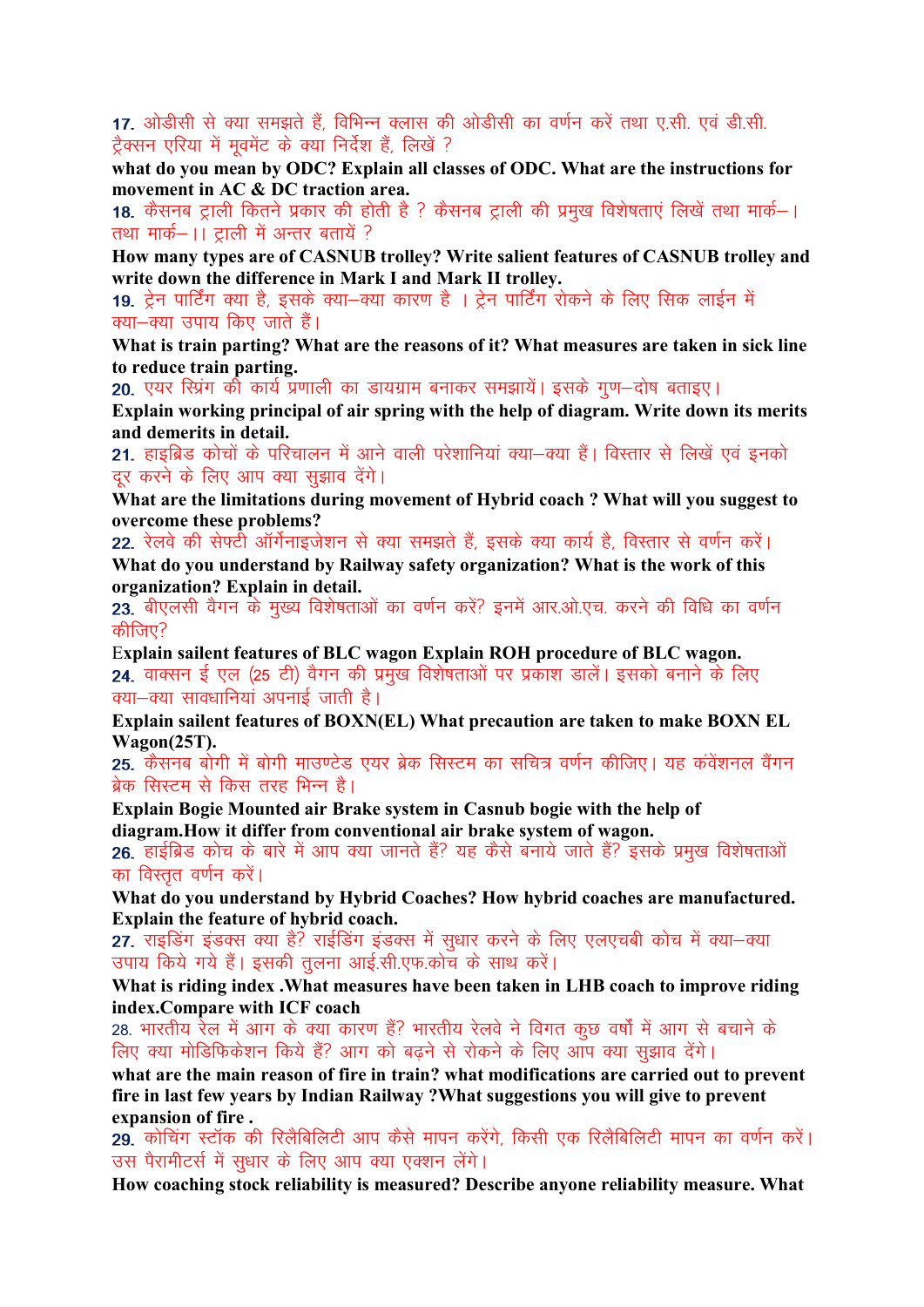#### actions should be taken to improve that parameter?

30. एलएचबी कोच की मुख्य विशेषताओं का संक्षेप में वर्णन करें। इसकी आईसीएफ कोच के सापेक्ष में अच्छाईयों तथा कमियों का वर्णन करें।

Explain sailent features of LHB coaches.Give merits and demerits of LHB over ICF coach.

31. वर्तमान कोचिंग मेंटेनेंस के पैटर्न को बदलने की क्यों आवश्यकता हुई? रेलवे बोर्ड के अक्तबर 2001 का सरकलर नं0 4, कोचिंग ट्रेन का रिवाईज मेंटेनेंस पैटर्न की क्या प्रमुख विशेषताएँ हैं?

What was the need to change current coaching maintenance pattern? Explain main characteristics Railway board circular no 04 of revised maintenance pattern of coaching train.

32. डिपों में 24 डिब्बों की सवारी गाड़ी की मेंटेनेंस तथा ऑपरेशन करने में क्या विभिन्न प्रकार की आवश्यकताएँ ह $\bar{z}$ 

What are the standard requirement of facilities in maintenance and operation of 24 coaches rakes in Depot?

33. ब्रेक सिस्टम की क्या आवश्यकता है? ब्रेक रिगिंग से आप क्या समझते हैं? भारतीय रेल में कितने प्रकार के ब्रेकिंग सिस्टम अस्तित्व में हैं?कोच में प्रयक्त हो रहे. एयर ब्रेक सिस्टम का वर्णन कीजिए।

Why brake system is required? what do you mean by brake rigging? How many types of brake system are in use in Indian railways? Describe Air brake system of coaches. 34. चक्के के दोष क्या है? प्रत्येक दोष का वर्णन करें तथा उसका क्या प्रभाव पडेगा। चक्के के दोषों का व्हील गेज की सहायता से वर्णन करें।

What are the wheel defects? Write down each defect and effect thereof. Explain the wheel defect with the help of wheel defect gauge.

35. यात्रियों को कोच में पानी की उपलब्धता एक महत्वपूर्ण आवश्यकता है, पानी की कमी की वजह से यात्रियों द्वारा शिकायते बढने की संभावना होती है? टेन में पानी की कमी के क्या कारण हैं, वाटर कमेटी ने पानी की उपलब्धता सुनिश्चित करने के लिए क्या मुख्य रिकमंडेशन दी हैं? आप पानी की उपलब्धता सुनिश्चित करने के लिए क्या कदम उठायेंगे?

Water is the basic requirement of passengers in coaches. There are chances of complaint in case of less/no supply of water. What are the reasons of non availability of water in train? What are the recommendations to ensure availability of water by water committee? What steps would you take to ensure availability of water?

36. एक्सल गाईड एसेम्बली में मुख्य दोष कौन से पाये जाते हैं, इन दोषों का मुख्य कारण क्या है तथा इनको दर करने का उपाय क्या है?

What are the main defects found in axle guide assembly? What are the reason of it ? Write down the remedial action of these defects.

37. कोचिंग डिपो का ले आऊट डिजाईन करने के क्या दिशा–निर्देश हैं? मेजर कोचिंग डिपो में विभिन्न प्रकार की सुविधाएँ उपलब्ध कराने का रफ स्कैच बनाकर वर्णन करें?

What are the latest instructions for designing lay out of coaching depot? Explain rough sketch of major coaching depot with various facilities.

38. माल गाडी स्टॉक में प्रयोग होने वाली विभिन्न प्रकार की बोगियों के मुख्य विशेषताएँ क्या है। वर्णन करें ।

What are the salient features of different bogies used in goods stock? Explain.

39. बोगी माउण्टेड एयर ब्रेक सिस्टम क्या है? इसका कंवेंशनल एयर ब्रेक सिस्टम से क्या लाभ हैं। इसके डिजाईन के विशेषताओं का वर्णन करें. यह सिस्टम किस प्रकार कार्य करता है तथा मरम्मत के समय क्या विशेष ध्यान रखा जाता है।

What is bogie mounted air brake system? Explain its advantage over conventional air brake system .Explain its design feature and working. What precautions are to be taken during maintenance?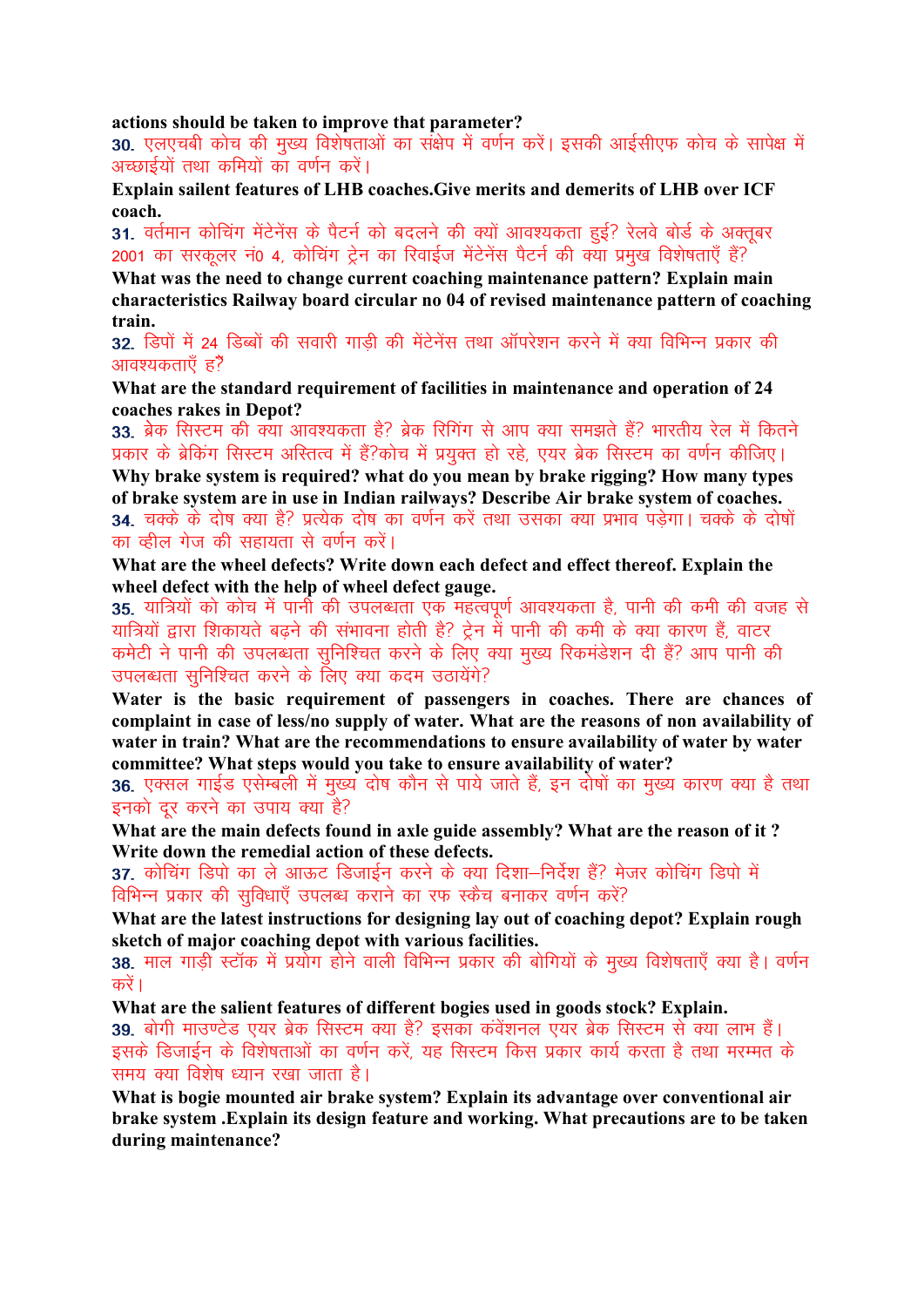40. कैरेज डिपो में कौन–कौन से मेंटनेंस शिड़यूल प्रेसक्राइब्ड हैं, प्रत्येक शिड़यूल में किये जाने वाले कार्य का संक्षेप में वर्णन करें।

What are the maintenance schedules prescribed in carriage depot? Explain the work is carrid out in each schedule.

41. कोच की ब्रेक बाइडिंग से आप क्या समझते हैं? हमारे रेलवे सिस्टम में इसका क्या प्रभाव पड़ता है। इसको प्रभावित करने वाले विभिन्न प्रकार के क्या कारक हैं? इनको दर करने के क्या सझाव हैं ?

What do you mean by brake binding in coaches? Explain its effect in Railway system. What factors are responsible for it. What are the suggestion to reduce brake binding? 42. आईसीएफ कोच में अंडर स्लंग वाटर टैंक सहित वाटर सिस्टम का सचित्र वर्णन कीजिए। Explain Water system of ICF coach with under slung water tank with schematic

diagram.

43. सिनियर डी.एम.ई. की हैसियत से आपको कोचिंग डिपो का निरीक्षण करना है। आप अपने निरीक्षण के दौरान किन मुख्य आईटमों का निरीक्षण करेंगे, उन आईटमों की सूची तैयार करें।

You have to inspect a coaching depot in capacity of Sr DME , What are the main items to be inspected during your inspection. Prepare lists of these items.

44. रेलवे व्हीकल्स को जोडने के लिए विभिन्न प्रकार की क्या व्यवस्था है? भारतीय रेल में कौन–कौन से कपलर प्रयोग में लाये जाते हैं। वर्णन करें।

What are the arrangements for coupling of railway vehicles in Railways? What type of couplers is used in Indian Railway. Explain.

45. रेलवे एक्सिडेंट मेनुअल के अनुसार रेल दुर्घटनायें कितने प्रकार की होती है, यदि आप दुर्घटना स्थल पर प्रथम रेल अधिकारी के रूप में पहुँचते हैं तो आप क्या कार्यवाही करेंगे, विस्तार से लिखें ?

How many types are of Railway accidents? As per Rly Accident manual, what steps would you take if you are of reaching at first officer at accident site .explain in brief. 46. भारत में फ्रेट स्टॉक के डिजाईन तथा डेवलपमेंट के बारे में संक्षिप्त वर्णन करें। इनका वर्गीकरण कैसे होता है तथा वेगन का डेजिगनेशन सिसटम क्या है।

Explain in brief to Design and development of freight stock in railways, its classification and designation system.

47. माल गाडी के परीक्षण कितने प्रकार के होते हैं?प्रत्येक परीक्षण के लिए कितने मैन पावर की आवश्यकता होती है। गडस टेन के परीक्षण के लिए अन्य ज्वाईंट प्रोसिजर ऑर्ड के साईलेंट फीचर क्या ੜ੍ਹੇਂ?

How many types are of freight train examination? How many man hours are required for each examination? What are the salient features of other joint procedure order for freight train examination?

48. भारतीय रेल के कोचिंग तथा वैंगन में क्या-क्या नये रोलिंग स्टॉक बनाये गये हैं? प्रत्येक का संक्षिप्त में वर्णन कीतिए।

What is the new rolling stock introduce in coaching and wagon in Indial Railway? Explain each of them in brief.

49. रेल व्हील इंटरएक्शन क्या है? डिरेलमेंट के समय ज्वाईंट इंसपेक्शन करने में क्या—क्या पैरामी0 नोट किये जाते हैं? वर्णन करें।

What do you mean by Rail wheel interaction? What parameters are to be recorded during joint inspection of a derailment? Explain.

50. निम्नलिखित में किन्हीं चार पर संक्षित टिप्पणी लिखें ।

Write down brief notes on any four of the following.

1. रोलिंग इन रोलिंग आउट परीक्षण Rolling IN Rolling OUT Examination

2. एमीनिटी एवं सेफटी फिटिंग Amenity & Safety fitting

3. वार्न व्हील प्रोफाइल Worn Wheel Profile

4. रेल व्हील इंटेरैक्शन Rail Wheel Interaction

5. प्राइमरी एवं सेकेण्डरी डिपो Primary & Secondary Depot.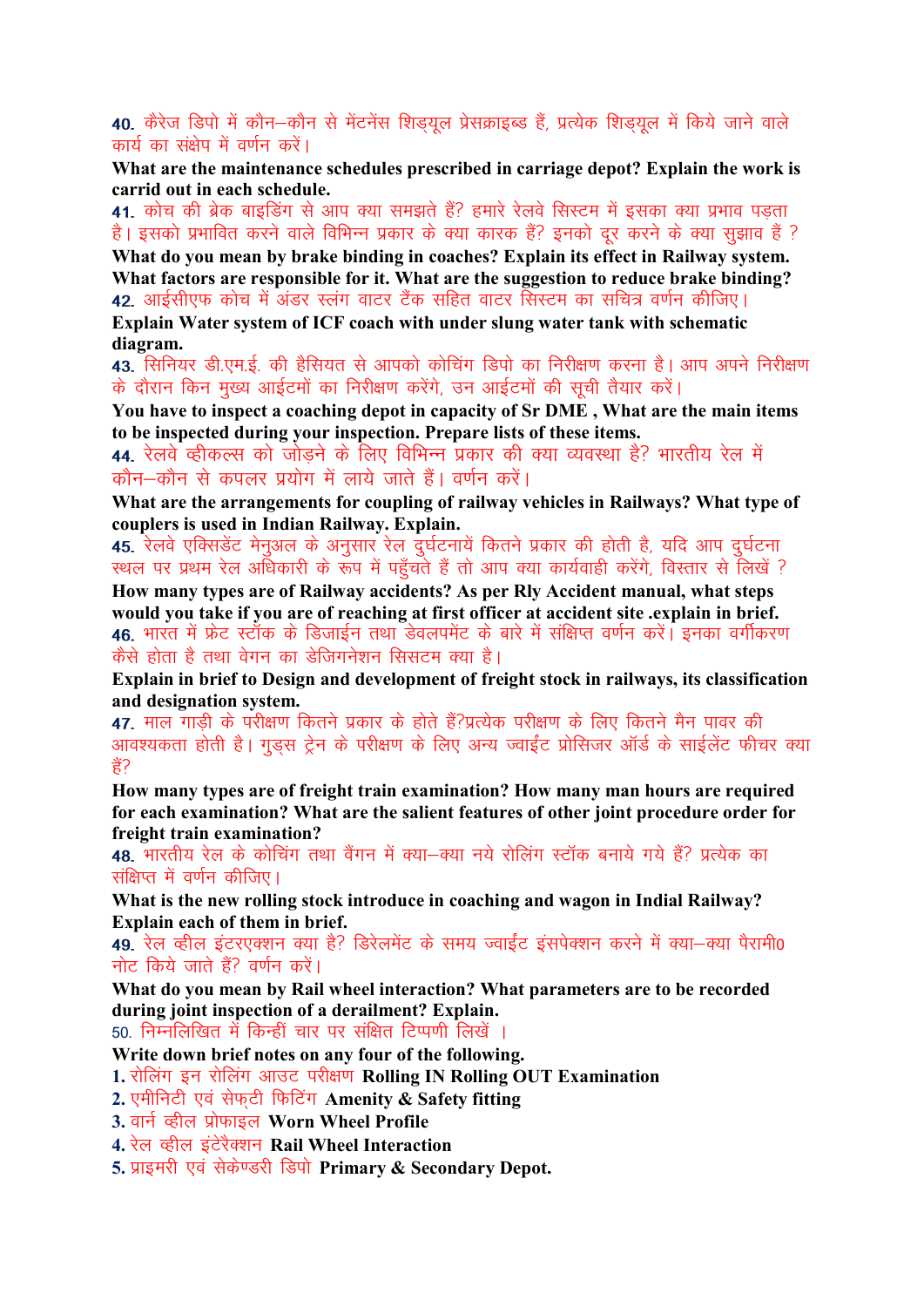6. पीसीवी एवं ओसीवी  $PCV$  &  $OCV$ 

7. ड़ाफ्ट गियर Draft Gear

8. प्रिमियम रेक Premium Rake

9. कोरोजन Corrosion

10. एनएमजी कोच NMG Coach

11. ब्यॉडग्रेडेबल / ग्रीन टायलट Biodegradable/Green Toilet

#### 12. स्पार्ट SPART

13. एल.एस.डी. LSD

14. बोगी माउण्टेड ब्रेक सिस्टम Bogie Mounted Brake System

15. डिस्क ब्रेक सिस्टम Disc Brake System

16. कील डिफेक्ट Wheel Defects

17. हाइब्रिड कोच Hybrid coach

18. राईड इंडेक्स Riding Index

19. वाटर राइजिंग एपेरेटस Water Rising Apparatus

# 20. मेकेनाइज्ड एक्सटरनल क्लीनिंग Mechanized External Cleaning<br>खण्ड 'ई' डीजल लोकोमोटिव

## Part 'E' Diesel Locomotive

1. एक डीजल लोकोशेड, जहाँ 100 डीजल लोको है, का ले आऊट बनाते समय कौन—कौन से विभिन्न फैक्टर कंसिडर किये जाते हैं। डीजल शेड में विभिन्न प्रकार की सुविधाओं, एमएण्डपी सहित वर्णन करें।

What are the different factors are considered during making a lay out of 100 locos in the diesel shed. Describe Required different type of facilities Machinary & Plant with other

facilities?

2. मल्टी सिलेण्डर ईंजन में फायरिंग ऑर्डर के क्या महत्व हैं? डब्ल्यू.डी.एम.2 लोकोमोटिव के फायरिंग ऑर्डर का वर्णन कीजिए।

What is the importance of firing order in multi cylinder engine. Describe firing order of WDM2 locomotive?

4. डीजल लोकोमोटिव के क्षेत्र में भारतीय रेल में क्या—क्या डेवलपमेंट हो रहे हैं, इनका वर्णन कीजिए।

In Indian Railways what development are in progress in the field of diesel locomotive. Describe all of them?

5. जी.टी.46 एम.ए.सी., जी.एम. लोकोमोटिव की मख्य विशेषताओं का संक्षिप्त में वर्णन करें। Describe the main characteristics of GT46 MAC, GM Loco. ?

7. ट्रेन कंट्रोल सिस्टम से आप क्या समझते हैं? वर्तमान में क्या सिस्टम हैं तथा उसकी क्या सीमाएँ हैं? नए ट्रेन कंट्रोल सिस्टम की क्या अभिकल्पनाएं हैं तथा यह कैसे कार्य करेगा।

What do you understand by train control system? What is present system today and what are its limitations. What is the future design of new train control system how it will work?

8. पी.एम.ई. क्या है? यह कब ड़यू होता है? यदि कोई व्यक्ति पी.एम.ई. में फेल हो जाए तो आप क्या करेंगे।

What is PME, when it is due. If a person fails in PME what will you do ? 9. रनिंग स्टाफ के ड्यूटी तथा रेस्ट पीरियड के विभिन्न प्रकार के क्या प्रोविजन हैं?विस्तार से  $\overline{a}$ र्णन कीजिए।

What are the provision of duties and rest of running staff? Describe in detail?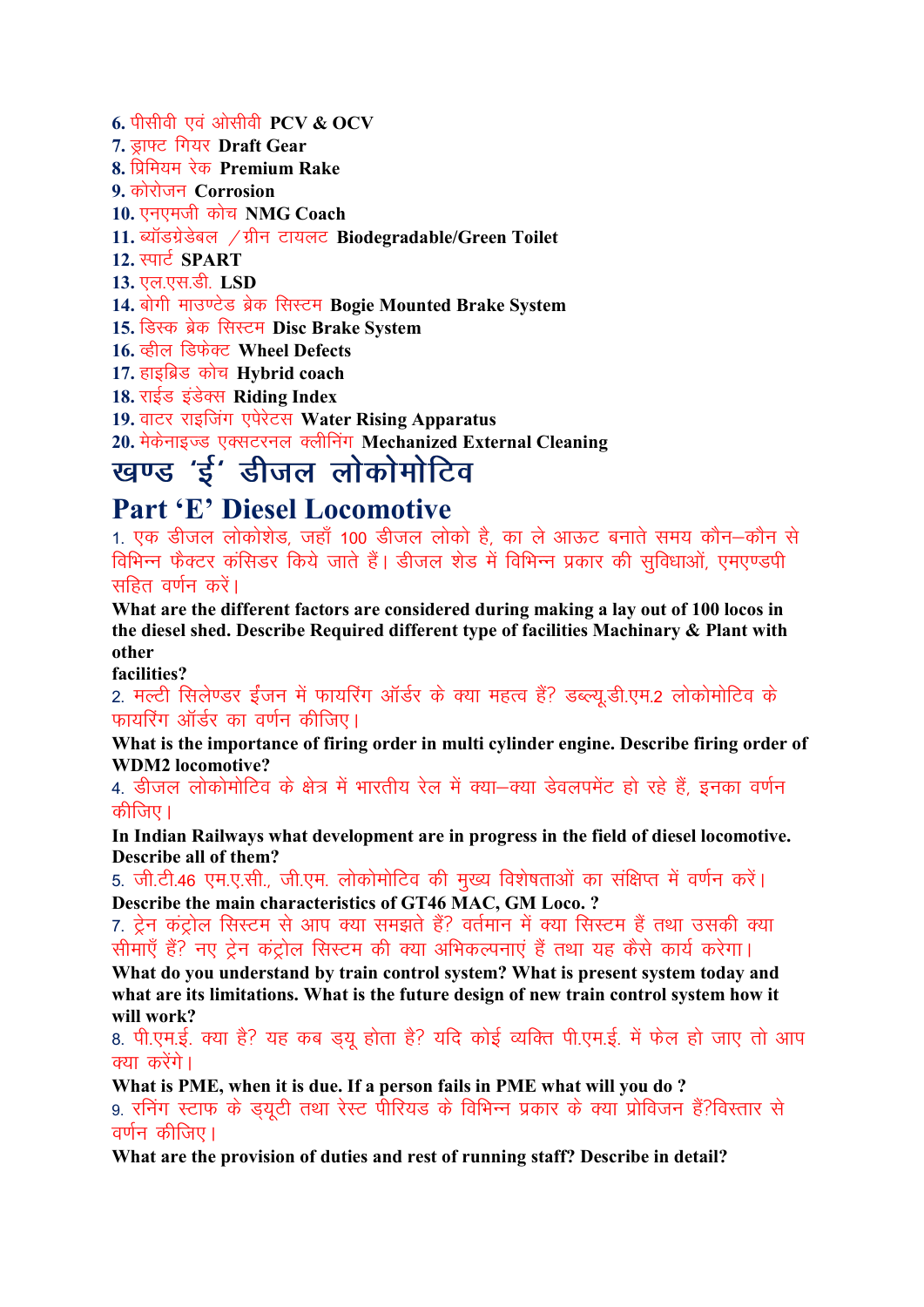10. ड्राईवर लिंक बनाते समय आप किन कारणों का ध्यान रखेंगे, आप ड्राईवर्स की रिक्वायरमेंट कैसे निकालेंगे ।

What factors will you consider during making link of driver and how will you find out requirement of drivers?

11. डीजल ईंजन के लिए ट्रांसमिशन क्यों आवश्यक है? आदर्श ट्रांसमिशन के क्या कार्य होने चाहिए। डीजल लोकोमोटीव में प्रयोग होने वाले टांसमिशन सिस्टम का संक्षेप में वर्णन करें।

Why transmission is necessary in diesel engine. What are the features of ideal transmission? Describe briefly about the transmission system used in diesel locomotive. 12. डीजल लोकोमोटिव का फ्यल ऑयल सिस्टम का सचित्र वर्णन करें। मेंटिनेंस करते समय फ्यल ऑयल सिस्टम के विभिन्न कंपोनेंटस की टेस्टिंग तथा रिपेयर का वर्णन कीजिए।

Describe fuel oil system of Diesel Locomotive with the help of diagram. Describe repair & testing procedure of diferent components of fuel oil system?

13. 6सीडी 4यसी एक्सप्रेशर की वर्किंग का संक्षेप में वर्णन करें। एक्सप्रेशर युनिट में सामान्यतः क्या-क्या खराबियाँ होती हैं, तथा इनको दूर करने के लिए आप क्या उपाय करेंगे।

Describe working of 6 CD, 4UC expressure in brief. What defects are generally found in expressure unit? What remedial action you will take to remove these defects?

14. वॉल्व टाइमिंग डायग्राम से आप क्या सीखते हैं? टू स्ट्रॉक तथा फोर स्ट्रॉक के लिए इसका वर्णन कीजिए

What do you understand about valve timing diagram? Explain valve timing diagram of 2 stroke and 4 stroke engine?

15. क्रेंक शॉफ्ट मेन वियरिंग की परफारमेंस को प्रभावित करने वाले कौन से कारक हैं। इनको दर करने के लिए मरम्मत के समय कौन सी विधि अपनानी चाहिए।

What are the factors that influence the performance of crank shaft main bearing. What procedure you will adopt to remove these defects during maintenance?

16. वाटर कुलिंग सिस्टम की प्रेशराईजेशन का संक्षिप्म में वर्णन करें। इसके क्या लाभ हैं? इसकी मरम्मत के लिए क्या आवश्यकताएँ हैं?

Describe briefly about pressurization of water cooling system. What are the advantages of it and what are the requirements to repair it?

17. एक डीजल ईंजन की फ्युल कंट्रोल सिस्टम का सुगम डायाग्राम बनाकर विस्तृत वर्णन कीजिए। Describe fuel control system of a diesel engine with the help of a diagram? 18. लोको व्हील डिस्क की खपत को आप कैसे कम कर सकते हैं? वर्णन करें।

How will you reduce consumption of wheel disc? Describe in detail? 19. कांट्रेक्टर के बारे में आप क्या समझते हैं, एल्को लोकोमोटीव में प्रयोग होने वाले विभिन्न प्रकार के कॉटेक्टरों तथा उनके कार्य का वर्णन कीजिए।

What are different contractors used in Alco locomotive. Explain different type of contractors & work?

20. सुगम डायग्राम की सहायता से कार्बन ब्रश की संरचना का वर्णन करें।कार्बन ब्रश की परफारमेंस को प्रभावित करने वाले विभिन्न कारक क्या हैं? इसमें विभिन्न प्रकार की क्या —क्या परेशानियाँ होती है. इनकों दर करने के लिए आप क्या उपाय करेंगे।

Describe about construction of carbon brush with the help of diagram. What are the different factor effecting the performance of carbon brushes? What type problems occured in it and what remedial action you will take to remove these problems?

21. डीजल लोकोमोटीव के वाटर कूलिंग के सिस्टम का सचित्र वर्णन करें। इंजन कूलिंग सिस्टम में यांत्रिक तथा विद्युत दोनों प्रकार के फेल्योर्स को समाहित करते हुए वर्णन करें। गर्मी आने से पहले आप क्या सावधानियां बरतेंगे ।

Explain water cooling system of diesel locomotive with the help of diagram. Explain about electrical and mechanical failures in the system. what precautions you will take before starting of summer season?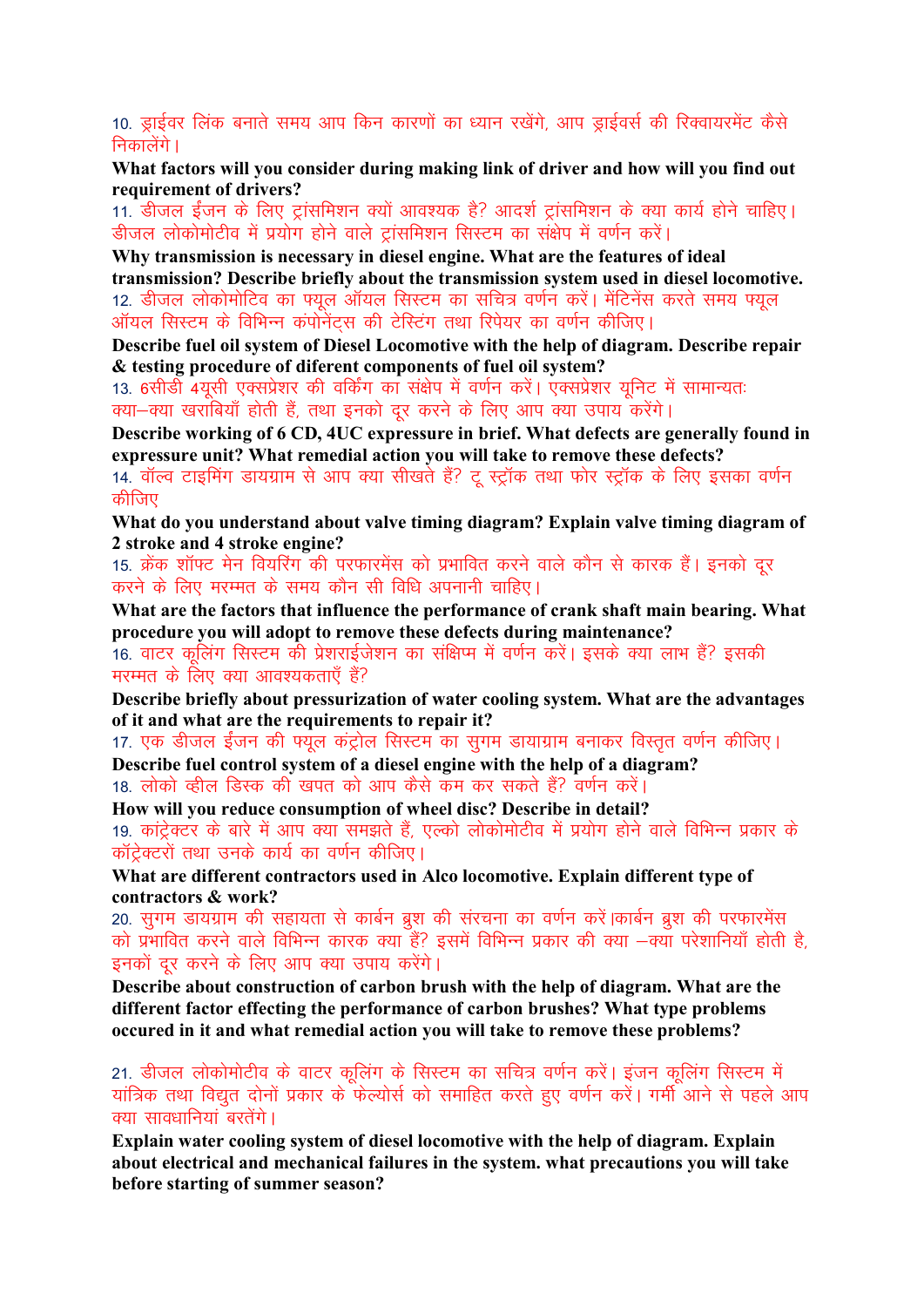22. लोकोमोटीव के वाटर कुलिंग सिस्टम में कौन सा पानी प्रयोग में लाया जाता है। वाटर सिस्टम में प्राकृतिक जल को प्रयोग में लाने से क्या हानिकारक प्रभाव पडता है। पानी का ट्रीटमेंट कैसे किया जाता है।

Which type of water is used, In water cooling system of locomotive, what are the harmful effects of natural water while used in water system? How water treatment is done.

23. प्रतिरोधक ब्रेकिंग का सिद्धांत समझाइये। ब्रेकिंग कंट्रोल से आप क्या समझते हैं। डीजल इलेक्ट्रीक लोकोमोटीव में यह कैसे प्राप्त की जाती है।

Explain principle of resistive braking system. What do you understand about braking control system? How it is achieved in Diesel Electric Locomotive.

24. डब्ल्यु.डी.एम2 लोाकोमोटीव में क्या – क्या मॉडिफिकेशन किया गया हैं तथा इस मॉडिफिकेशन करने के बाद मेंटिनेंस शिड़यूल क्या है? 07 दिन शिड़यूल से 10 दिन शिड़यल स्विचिंग करने पर हमको क्या लाभ हैं।

What are the modification carried out in WDM2 locomotive .What are the maintenance schedule after these modifications.What are the advantages in switching over 07 days schedule to 10 days schedule?

25. डव्लयुडीएम2 लोको में क्या-क्या सेफ्टी आइटम हैं? विस्तार से लिखिए।

What are the safety items fitted in WDM2 locomotive. Describe in detail 26. डीजल लोकोमोटिव में स्नेहक का क्या महत्व है तथा डीजल लोकोमोटिव में स्नेहक विधि को रेखाचित्र सहित समझाइए $\Omega$ 

What is the importance of lubrication in diesel locomotive. Explain lube oil system with the help of diagram WDM2 Diesel locomotive

27. एस.एफ.सी. से आप क्या समझते हैं? ईधन तेल को बचाने के लिए क्या-क्या उपाय करेंगे? What do you know about SFC. What steps will you take to save fuel.

28. लोड बॉक्स टेस्टिंग क्या है? लोड बॉक्स को करने की विधि को विस्तार से समझाइए? What is load box Testing? Explain the testing procedure in detail?

29. आइ.आर.ए.बी.—1 तथा 28 एल.ए.वी.—1 ब्रेक प्रणाली क्या है? इनमें क्या अंतर है।स्पश्ट कीजिए? What is IRAB1 and 28 LAV-1 brake system. What are the differences between them, explain?

30. सुपर चार्जिंग क्या है, प्रणाली को रेखाचित्र सहित समझाइए? लोको में कितने प्रकार के टर्ब्रो सुपर चार्जर प्रयोग किये जा रहे है। इसका कार्य सिद्धांत लिखें।

What is Super Charging? Explain with the help of diagram, How many types of turbo super chargers are used in locomotive? Explain working principle of turbo super charger.

31. प्रिवेंटिव मेंटिनेंस क्या है? डीजल लोको में अपनाई जाने वाली प्रिवेंटिव मेंटिनेंस के बारे में विस्तार से लिखें?

What is preventive maintenance? Explain preventive maintenance of diesel locomotive in detail.

32. किसी लोकोशेड के इंडाइसेस परफॉरमेंस क्या है? इनके सुधार के लिए क्या–क्या उपाय किये जाते हैं? इंडाइसेस के बारे में विस्तार से लिखें।

What are indices performance of a diesel shed? What measures are taken to improve this? Explain in detail about indices.

33. को—को तथा बो—बो बोगी क्या है? इनमें दोनों में अंतर स्पष्ट करें तथा इनमें कौन सी बोगी बेहतर है, समझाइए $?$ 

What is CO-CO and BO-BO boggies? Mention differences between them. Which bogie is better? Explain.

34. एअर ड्रायर क्या है? इनको लगाने से क्या लाभ है । एयर ड्रायर का सचित्र वर्णन कीजिए।

What is air drier? What are the advantages after fitting it? Describe about air drier with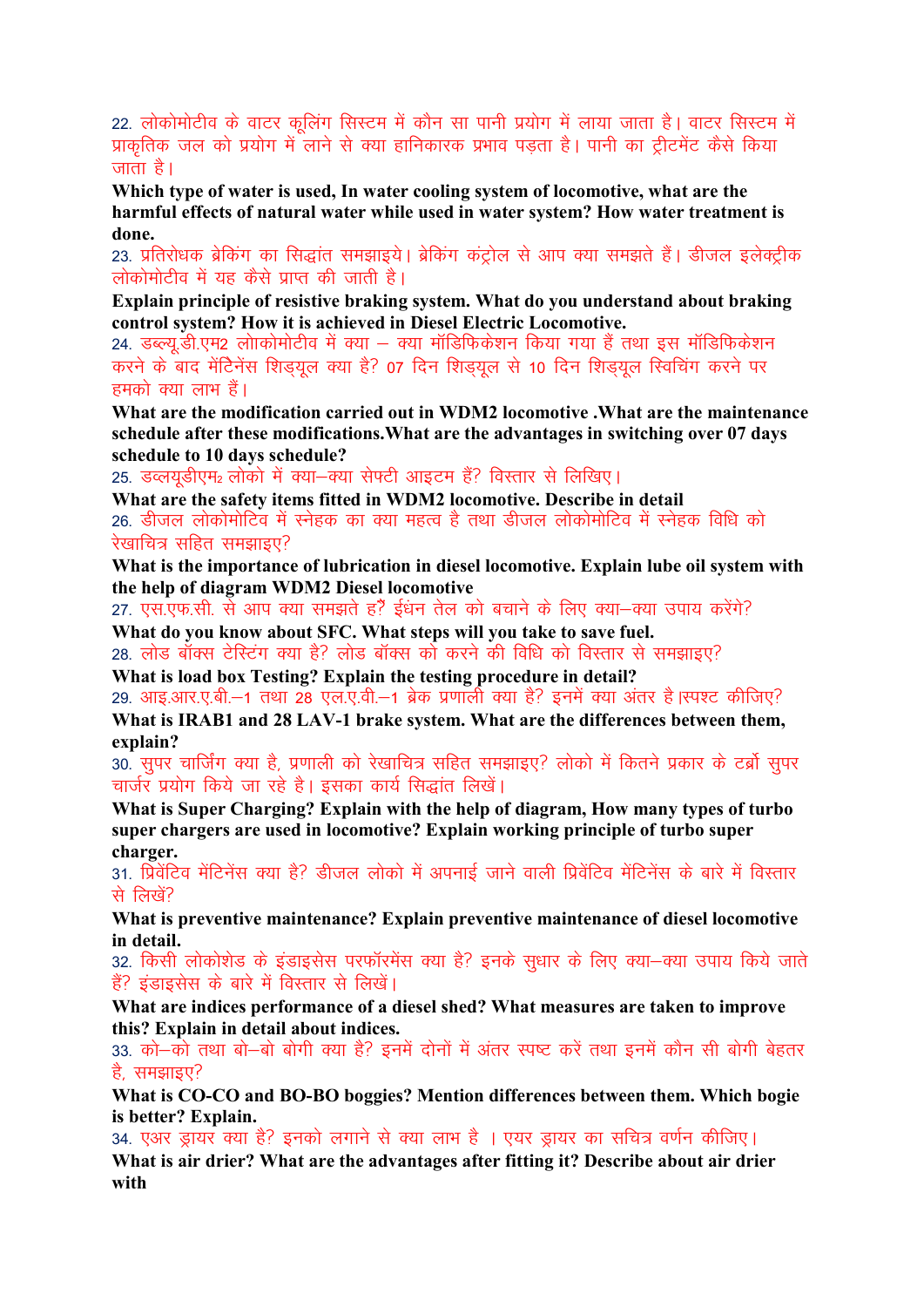the help of diagram.

35. लोकोमोटिव में कौन सी बैटरी लगी होती है। बैटरी का चार्जिंग तथा डीसचार्जिंग का सचित्र वर्णन कीति $\overline{\mathfrak{w}}$ ।

Which types of battery are used in locomotive? Explain charging and discharging of battery with the help of diagram.

36. ट्रान्जीान क्या होता है ? ट्रान्जीान की लोकोमोटीव मे क्यों आवश्यकता है iडब्ल्य.डी.एम.3ए लोकोमोटिव में आने वाले ट्रान्जीशन के बारे में लिखें।

What is transition? What transition is required in locomotive? Explain transition used in WDM3A locomotive

37. डायनॅमिक ब्रेकिंग से क्या समझते हो । डायनॅमिक ब्रेकिंग के समय में कौन–कौन से परिवर्तन आते है।

What do you understand about dynamic braking .What are the changes during dynamic braking|?

38. डब्ल्य.डी.जी.3ए एक्साईटान पैनल में कौन–कौन से कार्ड लगे होते हैं। सभी का विस्तत विवरण  $\overline{R}$ रिये ।

How many types of card are fitted in WDG3A excitation panel? Explain all in detail. 39. लोको में सर्किट ब्रेकर क्यों लगाते हैं डब्लू डी एम 3ए लोको में लगे सर्किट ब्रेकरों के नाम एवं संक्षेप में कार्य लिखो।

Why circuit breaker is used in locomotive. Write names & function of each used circuit breaker in WDM3A locomotive.

40. जी ई गवर्नर की कार्य प्रणाली विस्तार से समझाइये।

Describe briefly about working principle about GE governor?

41. वृडवर्ड गर्वनर की कार्य प्रणाली विस्तार से समझाइये।

Explain working principle about wood word governor in detail

42. माइको कन्ट्रोल बेस्ड गवर्नर की कार्य प्रणाली विस्तार से समझाइये।

Explain working principle of micro control based governor in detail.

43. किसी कंपोनेंट का फेल्योर विश्लेषण किस प्रकार किया जाता है तथा किन–किन (पैरामीटर) को संज्ञान में लाया जाता है?

How failure investigation of a component is done .What parameters are considered during failure investigation?

44. डब्ल्यू.डी.एम.2 लोकोमोटिव में वार्षिक अनूरक्षण (एम–24) के दौरान अनूरक्षण के क्या–क्या कार्य किये जाते है, अनुरक्षण के समय को कम करने के लिए आपके क्या—क्या सुझाव हैं, विस्तार से लिखें ?

What maintenance is done during annual maintenance (M24) of WDM2 locomotive? What are your suggestions to reduce maintenance time? Explain in detail.

45. ईंजन लिंक तथा क्रू लिंक को बनाते समय कौन–कौन से कारकों का ध्यान रखा जाता है,, यदि यात्री तथा मालगाड़ी क्रू को एक ही क्रू बुकिंग ऑफिस से चलाया जाये इस अवस्था में आप कूल रनिंग स्टाफ की जरूरत की गणना किस प्रकार करेंगे, विस्तार से लिखें ?

What factors are considered while preparing loco link and crew link. If goods and mail crew booking is operated from same crew booking office. How will you calculate the requirement of total nos. of crew?

46. ईंजन के सुपरचार्ज करने के क्या लाभ हैं? डब्ल्यू.डीएम2 लोको के टर्बोचार्जर का डायग्राम बनाकर कार्य सिद्धांत का वर्णन करें

What are the advantages of supercharging engine? Describe working principle of turbo charger in WDM2 with diagram

47. एयर कुसनिंग क्या है, यह क्यों प्रयोग की जाती है? टर्बोचार्जर सर्जिंग क्या है, तथा इसके क्या कारण

ੜ੍ਹੇਂ?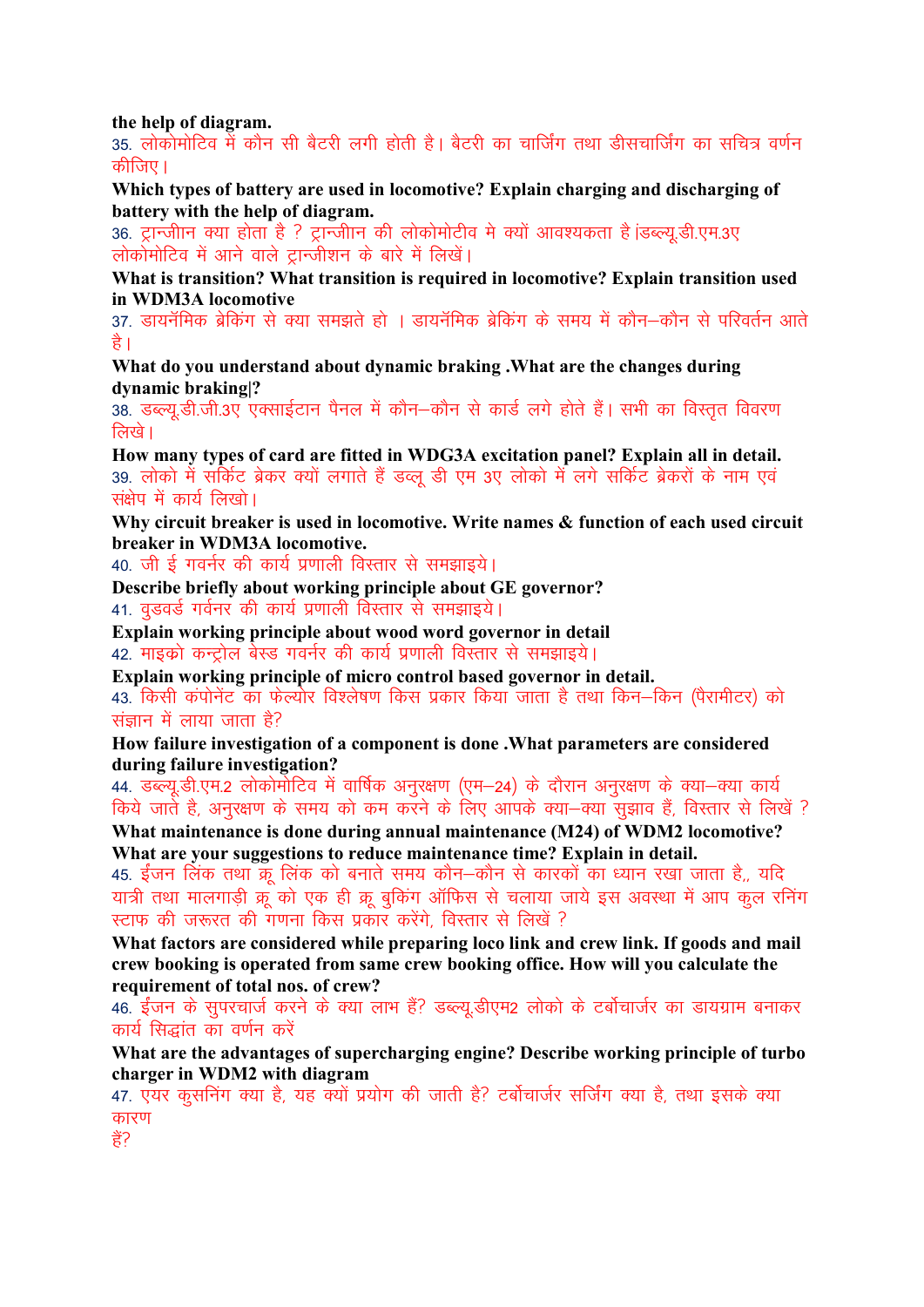What is air cushioning? Why it is used. What is surging of turbo super charger and what are the reasons of surging?

48. डीजल शेड मे स्पेक्टोग्राफ की क्या आवश्यकता है? यह किस सिद्धांत पर कार्य करता है, इसकी विश्वसनीयता को कौन सी कारक प्रभावित करते हैं, स्पेक्टोग्राफ विश्लेषण का नमना लेने के लिए क्या तरीका है। एल्को लोकोमोटीव में कितना वियर मेटल कंशनट्रेशन रिकमण्डेड है?

Why spectrograph is required in diesel Shed. What is its working principle, what are factors affecting it? What is the process to collect sample for spectrograph. Analysis, How much wear metal concentration is recomonded in ALCO Locomotive.

49. थ्रस्ट वियरिंग तथा इंटरमीडिएट केंसिंग की मरम्मत करने के लिए क्यों आवश्यकताएँ हैं?टर्वो चार्जर के प्रीमेच्योर फेल्योर होने के क्या करण है तथा इनको कैसे रोका जा सकता है।

What are the main requirements to repair thrust and intermediate casing. What are the reasons of premature failure of turbocharger? How it can be eliminate? 50. निम्नलिखित में किन्हीं चार पर संक्षित टिप्पणी लिखें ।

Write down brief notes on any four of the following.

- 1. ट्रैक्शन जनरेटर Traction generator
- 2. फ्युल पम्प मोटर Fuel Pump Motor
- 3. रेडीएटर फैन कॉन्टॅक्टर Rediater Fan Contactor
- 4. लो वाटर स्वीच Low water Switch
- 5. सेफ्टी ऑक्झलरी रिले Safety auxiliary Relay
- 6. ओवर स्पीड ट्रीप असेंम्बली Over speed Trip Assembly
- 7. ओवर लैप पीरिएड का महत्व। Importance of Over Lap period
- 8. सुपर चार्जिंग का महत्व। Importance of SuperCharging
- 9. ट्रांशमिंशन का महत्व। Importance of Transmition
- 10. ईंजन ब्लॉक Engine Block
- 11. सिलिण्डर हेड रिपेयरिंग Cylinder head repairing
- 12. फ्यूल पम्प Fuel Pump
- 13. एम यू 2 बी वॉल्व MU2B valve
- 14. एस.ए. 09 SA-09
- <u>15. सी.टू.रिले। C-2 Relay</u>
- 16. एलएवी-1 ब्रेक सिस्टम LAV-1 Brake System
- 17. वीसीडी VCD
- 18. एच.बी-5 रिले वाल्व HB-5 relay valve
- 19. ट्रैक्शन जनरेटर Traction Generator
- 20. फ्यल पम्प मोटर Fuel Pump Motor

51. एक लोकोमोटिव में निम्नलिखित ट्रबल्स है, इनमें से किन्हीं पाँच को दूर करने के लिए किए जाने वाले उपाय का क्रमानसार वर्णन कीजिए।

A locomotive has following troubles; Write down the stepwise remedial action of any five.

1. इंजन रेस नहीं हो रहा है।

Engine is not picking the speed.

2. बैट्री चार्ज नहीं हो रही है।

Battery is not charging.

3. बैट्री ओवरचार्ज हो गई है।

Battery is over charged.

4. डब्लू डी एम 3ए लोको स्टार्ट नहीं हो रहा है।

WDM-3A Loco is not starting.

5. इंजन बिना किसी इंडिकेशन के बन्द हो गया है और स्टार्ट नहीं हो रहा है।

Engine shut down without any indication & does not start.